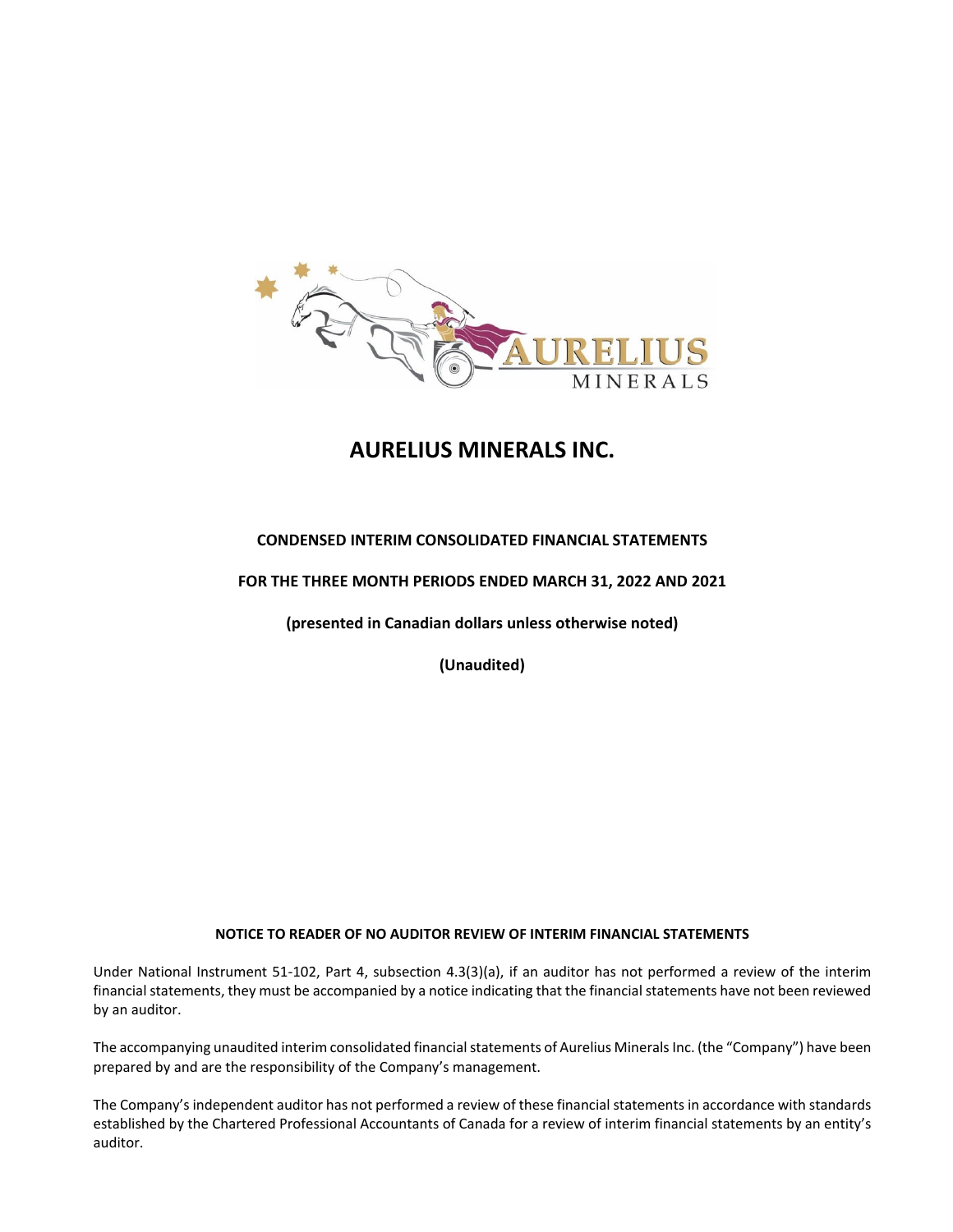

### **CONDENSED INTERIM CONSOLIDATED STATEMENTS OF FINANCIAL POSITION**

|                                                   |             | March 31       | December 31    |
|---------------------------------------------------|-------------|----------------|----------------|
| As at                                             |             | 2022           | 2021           |
| (expressed in Canadian dollars, Unaudited)        | <b>Note</b> | \$             | \$             |
|                                                   |             |                |                |
| <b>ASSETS</b>                                     |             |                |                |
| Current                                           |             |                |                |
| Cash and cash equivalents                         |             | 1,258,515      | 1,329,426      |
| Receivables                                       | 4           | 121,596        | 802,758        |
| Prepaid expenses and deposits                     |             | 82,171         | 45,202         |
|                                                   |             | 1,462,282      | 2,177,386      |
|                                                   |             |                |                |
| Property, plant and equipment                     | 5           | 1,523,195      | 1,567,938      |
| <b>Mineral properties</b>                         | 6           | 1,420,700      | 1,420,700      |
| <b>Reclamation deposit</b>                        | 7           | 1,500,000      | 1,500,000      |
| <b>Total Assets</b>                               |             | 5,906,177      | 6,666,024      |
|                                                   |             |                |                |
| LIABILITIES AND SHAREHOLDERS' EQUITY              |             |                |                |
| <b>Current liabilities</b>                        |             |                |                |
| Accounts payable and accrued liabilities          | 8,12        | 675,509        | 1,094,456      |
| Current portion of lease liability                | 9           | 141,908        | 137,815        |
| Flow-through premium liability                    | 13          | 85,265         | 145,117        |
|                                                   |             | 902,682        | 1,377,388      |
| <b>Lease liability</b>                            | 9           | 320,203        | 360,025        |
| <b>Obligation upon Aureus Gold acquisition</b>    | 10          | 1,164,439      | 1,301,256      |
| <b>Reclamation obligation</b>                     | 11          | 667,000        | 667,000        |
| <b>Total Liabilities</b>                          |             | 3,054,324      | 3,705,669      |
|                                                   |             |                |                |
| <b>Shareholders' equity</b>                       |             |                |                |
| Share capital                                     | 13          | 24,965,971     | 24,015,030     |
| Warrants                                          | 13          | 145,187        | 67,433         |
| Reserves                                          | 13          | 1,880,101      | 1,825,435      |
| Deficit                                           |             | (24, 139, 406) | (22, 947, 543) |
| <b>Total Shareholders' Equity</b>                 |             | 2,851,853      | 2,960,355      |
| <b>Total Liabilities and Shareholders' Equity</b> |             | 5,906,177      | 6,666,024      |

Nature and continuance of operations (Note 1) and Subsequent event (Note 18).

*Approved and authorized on behalf of the Board of Directors:*

*"Gilles Arseneau" "Michael Leskovec"*

Gilles Arseneau, Chairman Michael Leskovec, Director

The accompanying notes are an integral part of these condensed interim consolidated financial statements.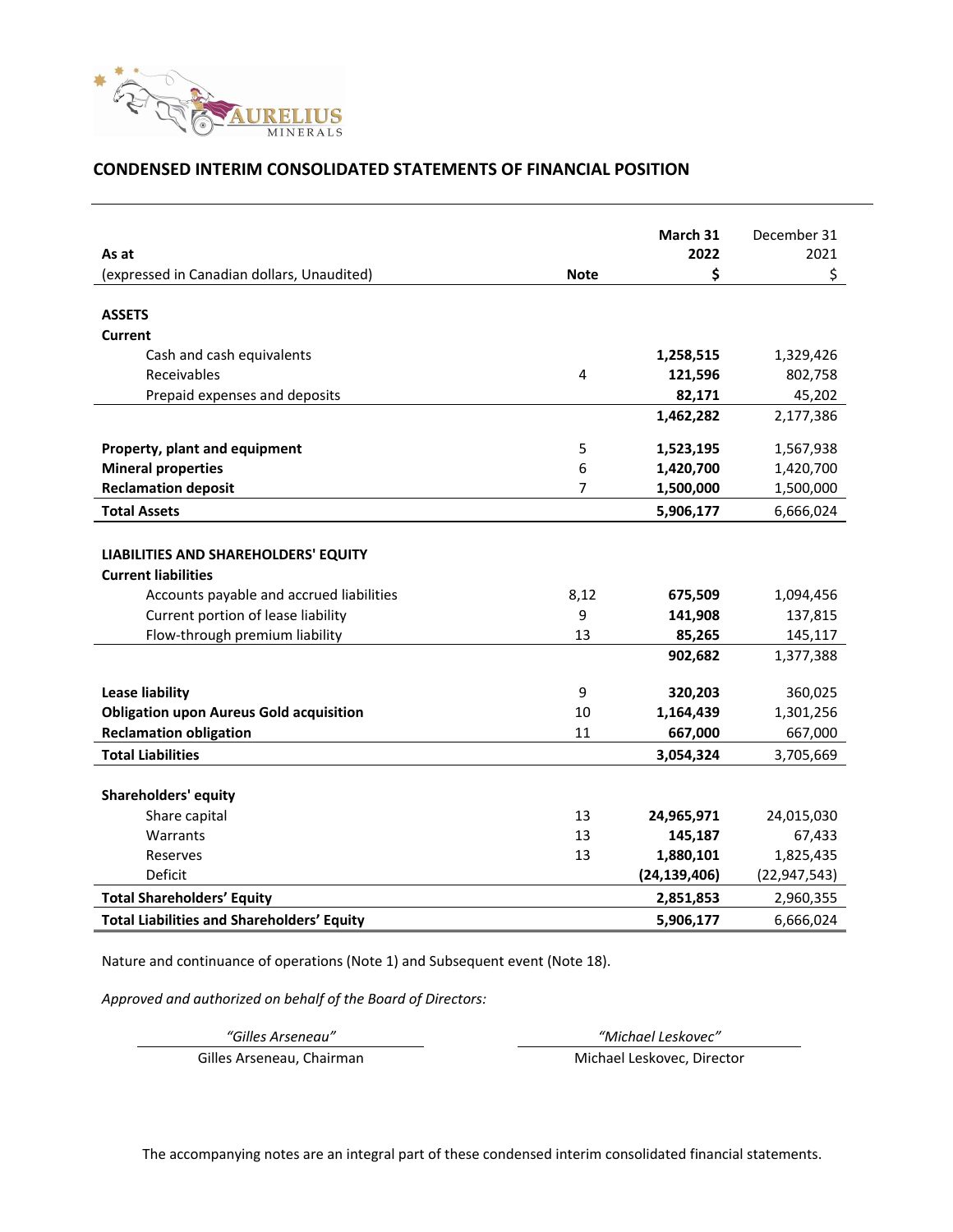

## **CONDENSED INTERIM CONSOLIDATED STATEMENTS OF LOSS AND COMPREHENSIVE LOSS**

|                                                      |             | <b>Three Month</b>  | Three Month   |
|------------------------------------------------------|-------------|---------------------|---------------|
|                                                      |             | <b>Period Ended</b> | Period Ended  |
|                                                      |             | March 31            | March 31      |
|                                                      |             | 2022                | 2021          |
| (expressed in Canadian dollars, Unaudited)           | <b>Note</b> | \$                  | \$            |
| <b>EXPENSES</b>                                      |             |                     |               |
| Exploration                                          | 6           | 844,192             | 1,727,185     |
| Salaries and fees                                    | 12          | 206,031             | 213,942       |
| Director fees                                        |             | 27,500              | 27,500        |
| Investor relations                                   |             | 102,728             | 78,297        |
| Legal, audit and accounting                          |             |                     | 3,507         |
| Office and miscellaneous                             | 12          | 14,248              | 12,690        |
| Regulatory and transfer agent fees                   |             | 14,498              | 23,144        |
| Rent recovery                                        | 9,12        | (19, 919)           | (17, 438)     |
| Travel                                               |             | 734                 | 1,487         |
| Depreciation                                         | 5           | 56,976              | 55,105        |
| Interest expense on lease liability                  | 9           | 10,660              | 5,024         |
| Share-based compensation                             | 13,12       | 54,666              |               |
|                                                      |             | (1,312,314)         | (2, 130, 443) |
|                                                      |             |                     |               |
| <b>OTHER INCOME</b>                                  |             |                     |               |
| Interest income                                      |             |                     | 1,288         |
| Recognition of flow-through premium liability        | 13          | 106,667             | 494,116       |
| Gain on acquisition obligation settlement            | 10          | 4,231               |               |
| Foreign currency gain                                |             | 9,553               | 18,209        |
|                                                      |             | 120,451             | 513,613       |
|                                                      |             |                     |               |
| Loss and comprehensive loss for the period           |             | (1, 191, 863)       | (1,616,830)   |
| Basic and diluted loss per common share              |             | (0.03)              | (0.06)        |
|                                                      |             |                     |               |
| Weighted average number of common shares outstanding |             | 40,794,427          | 27,606,941    |

Share consolidation (Note 3).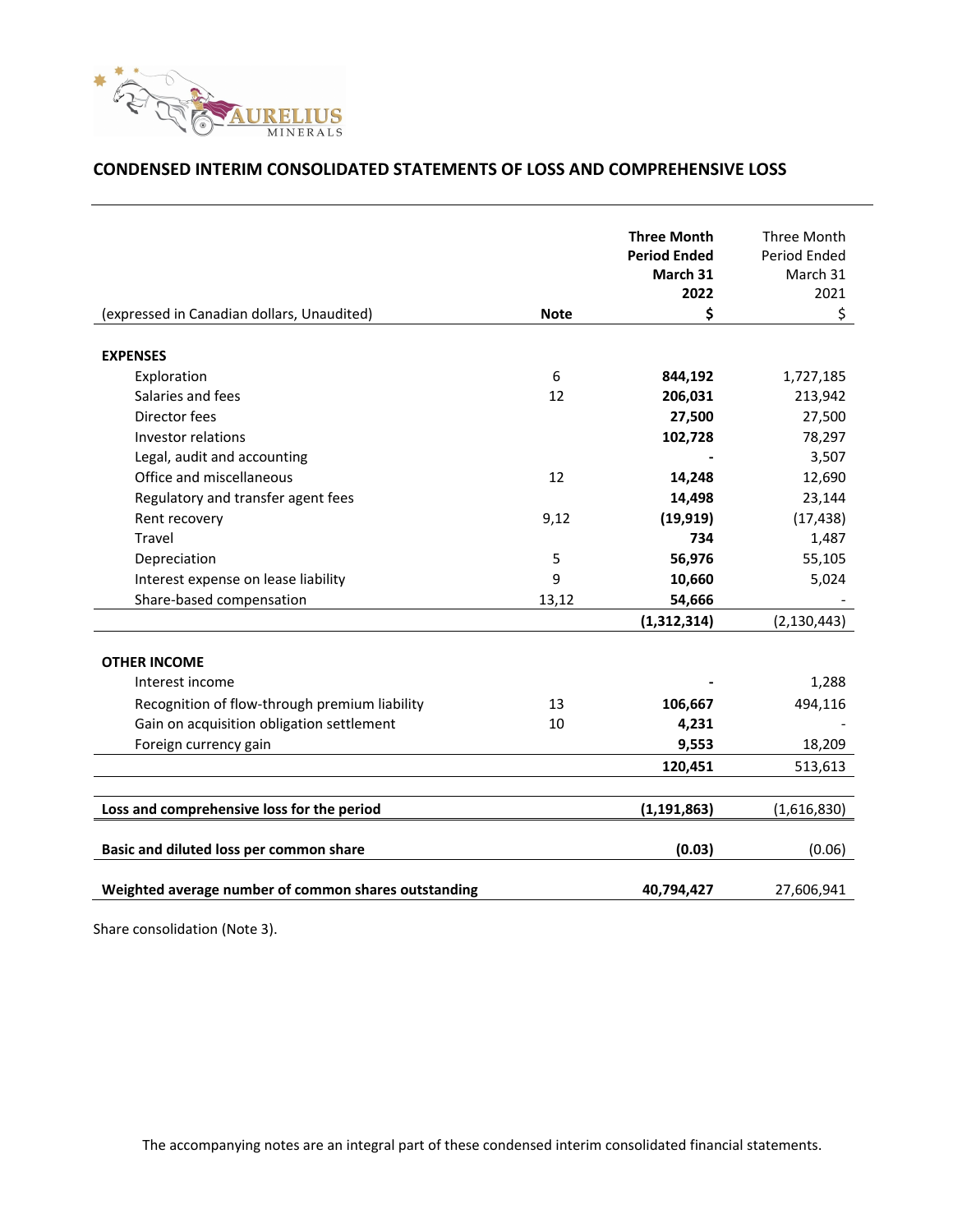

## **CONDENSED INTERIM CONSOLIDATED STATEMENTS OF CASH FLOWS**

|                                                       | <b>Three Month</b><br><b>Period Ended</b><br>March 31<br>2022 | Three Month<br>Period Ended<br>March 31<br>2021 |
|-------------------------------------------------------|---------------------------------------------------------------|-------------------------------------------------|
| (expressed in Canadian dollars, Unaudited)            | \$                                                            | \$                                              |
| Cash flows from operating activities                  |                                                               |                                                 |
| Loss for the period                                   | (1, 191, 863)                                                 | (1,616,830)                                     |
| Items not involving cash:                             |                                                               |                                                 |
| Flow-through premium liability                        | (106, 667)                                                    | (494, 116)                                      |
| Gain on acquisition obligation settlement             | (4, 231)                                                      |                                                 |
| Unrealized foreign exchange gain                      | (9,890)                                                       | (18, 714)                                       |
| Share-based payment                                   | 54,666                                                        |                                                 |
| Depreciation                                          | 56,976                                                        | 55,105                                          |
| Interest expense on lease liability                   | 10,660                                                        | 5,024                                           |
| Changes in non-cash working capital items:            |                                                               |                                                 |
| Receivables                                           | 681,162                                                       | (152, 308)                                      |
| Prepaid expenses                                      | (36,969)                                                      | (21, 272)                                       |
| Accounts payable and accrued liabilities              | (418, 947)                                                    | 353,468                                         |
| Net cash provided by (used in) operating activities   | (965, 103)                                                    | (1,889,643)                                     |
|                                                       |                                                               |                                                 |
| <b>Cash flows from financing activities</b>           |                                                               |                                                 |
| Issuance of capital stock for cash                    | 974,967                                                       |                                                 |
| Share issuance costs                                  | (22, 153)                                                     |                                                 |
| Exercise of warrants for cash                         |                                                               | 60                                              |
| Repayment of lease liability                          | (46, 389)                                                     | (46,008)                                        |
| Net cash provided by (used in) financing activities   | 906,425                                                       | (45, 948)                                       |
|                                                       |                                                               |                                                 |
| Cash flows from investing activities                  |                                                               |                                                 |
| Property and equipment purchases                      | (12, 233)                                                     | (19, 920)                                       |
| Net cash provided by (used in) investing activities   | (12, 233)                                                     | (19, 920)                                       |
| Change in cash and cash equivalents during the period | (70, 911)                                                     | (1,955,511)                                     |
|                                                       |                                                               |                                                 |
| Cash and cash equivalents, beginning of the period    | 1,329,426                                                     | 3,330,376                                       |
| Cash and cash equivalents, end of the period          | 1,258,515                                                     | 1,374,865                                       |

Supplemental disclosure with respect to cash flows (Note 14).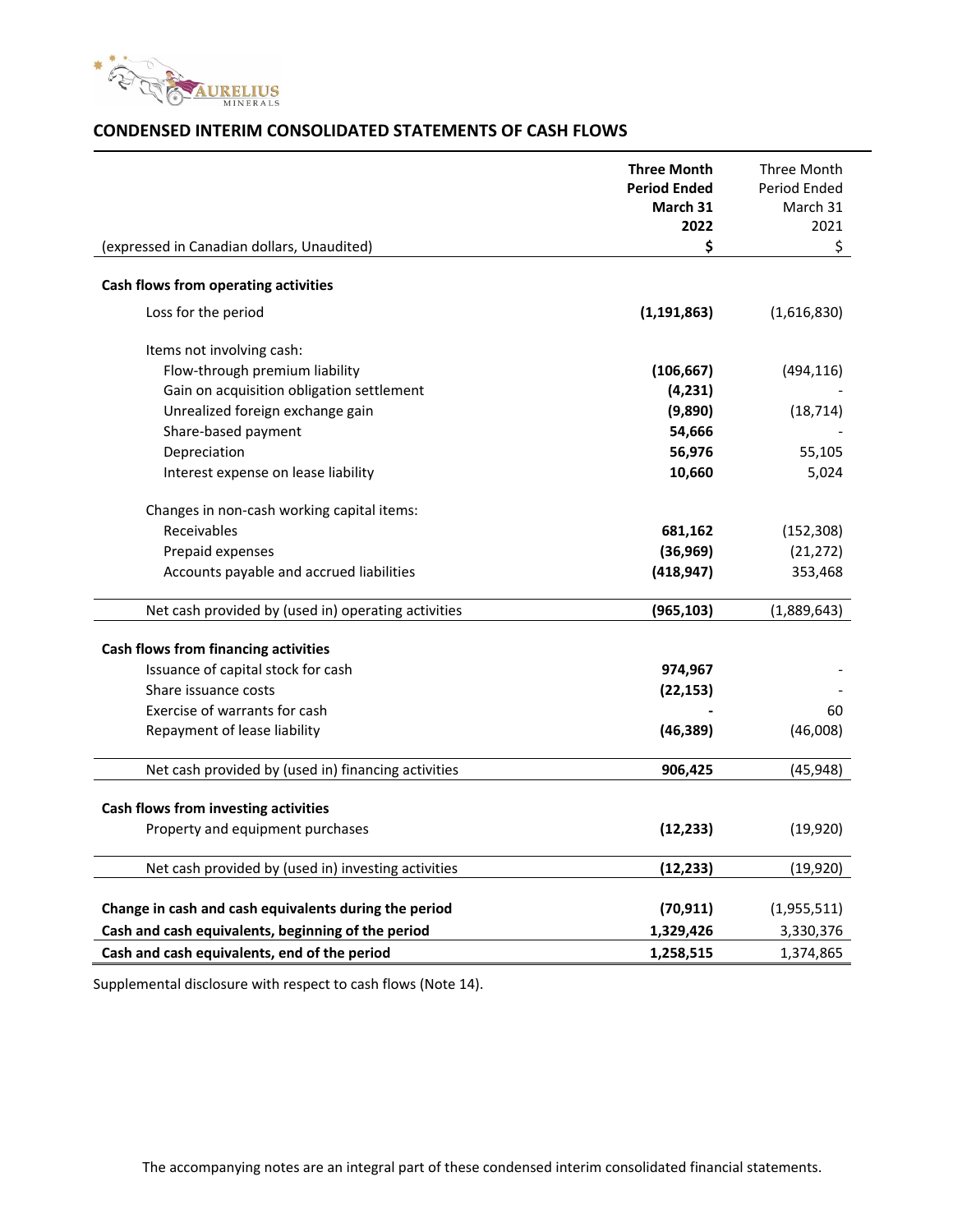

## **CONDENSED INTERIM CONSOLIDATED STATEMENTS OF CHANGES IN SHAREHOLDERS' EQUITY**

| (expressed in Canadian dollars)                     | <b>Shares</b><br># | <b>Share Capital</b> | <b>Warrants</b> | <b>Reserves</b> | <b>Deficit</b>               | Total         |
|-----------------------------------------------------|--------------------|----------------------|-----------------|-----------------|------------------------------|---------------|
| Balance, December 31, 2020                          | 27,606,861         | 17,805,504           | 154,500         | 1,341,996       | (14, 923, 999)               | 4,378,001     |
|                                                     |                    |                      |                 |                 |                              |               |
| Issued upon warrant exercise (Note 13b)             | 100                | 75                   | (15)            |                 |                              | 60            |
| Reserves transferred on expired options (Note 13d)  |                    |                      |                 | (2, 170)        | 2,170                        |               |
| Reserves transferred on expired warrants (Note 13e) |                    | 72,473               | (68, 235)       | (4,238)         |                              |               |
| Loss for the period                                 |                    |                      |                 |                 | (1,616,830)                  | (1,616,830)   |
| <b>Balance, March 31, 2021</b>                      | 27,606,961         | 17,878,052           | 86,250          | 1,335,588       | (16,538,659)                 | 2,761,231     |
| Balance, December 31, 2021                          | 40,515,599         | 24,015,030           | 67,433          | 1,825,435       | (22, 947, 543)               | 2,960,355     |
| Issued for private placements (Note 13b)            | 3,093,839          | 897,213              | 77,754          |                 |                              | 974,967       |
| Issued to settle deferred payments                  | 423,090            | 122,696              |                 |                 | $\overline{\phantom{0}}$     | 122,696       |
| Share issuance costs (Note 13b)                     |                    | (22, 153)            |                 |                 | $\qquad \qquad \blacksquare$ | (22, 153)     |
| Flow-through premium liability (Note 13b)           |                    | (46, 815)            |                 |                 |                              | (46, 815)     |
| Share-based payment (Note 13d)                      |                    |                      |                 | 54,666          |                              | 54,666        |
| Loss for the period                                 |                    |                      |                 |                 | (1, 191, 863)                | (1, 191, 863) |
| <b>Balance, March 31, 2022</b>                      | 44,032,528         | 24,965,971           | 145,187         | 1,880,101       | (24, 139, 406)               | 2,851,853     |

Share consolidation (Note 3).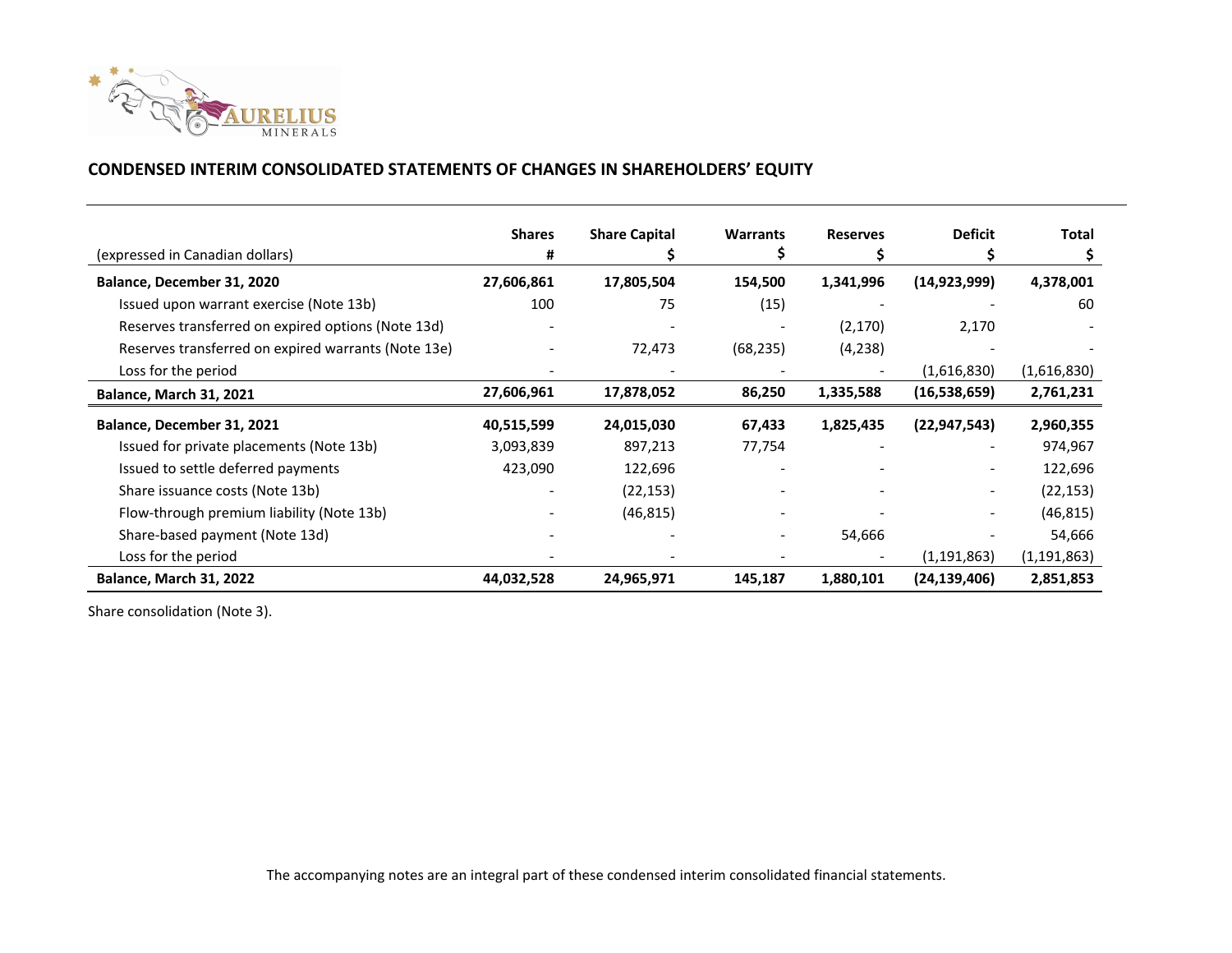

#### **1. NATURE AND CONTINUANCE OF OPERATIONS**

Aurelius Minerals Inc. was incorporated on April 5, 2007 under the Business Corporations Act, British Columbia. Aurelius Minerals Inc. and its subsidiary ("Aurelius" or the "Company") are engaged in the exploration of its gold projects. On February 27, 2020, Aurelius completed the acquisition of its wholly owned subsidiary, Aureus Gold Inc., which holds the Aureus Gold properties in Nova Scotia, Canada. Aurelius also holds the Mikwam and Lipton gold exploration properties within the northern Abitibi Gold Belt in Ontario, Canada. The Company's registered and records office is 2500 – 700 West Georgia Street, Vancouver, BC, Canada, V7Y 1B3. The Company also has an office in Toronto at 1900 – 110 Yonge Street, Toronto, ON, Canada, M5C 1T4. The shares of the Company are traded on the TSX Venture Exchange ("TSX‐V") under the symbol AUL and the OTCQB in the United States (OTCQB: AURQF).

The Company is subject to risks and challenges similar to other companies in a comparable stage of exploration. These risks include, but are not limited to, continuing losses, dependence on key individuals and the ability to secure adequate financing to meet minimum capital required to successfully complete its commitments and continue as a going concern. While the Company has not been adversely affected to date by the coronavirus COVID‐19 global pandemic, other than a delay in the commencement of its 2020 exploration programs at its Nova Scotia properties, Aurelius continues to monitor and assess the impact of COVID‐19.

During the year ended December 31, 2021, the Company completed a share consolidation as described in Note 3.

The Company's ability to meet its obligations and maintain its exploration activities is contingent upon successful completion of additional financing arrangements.

These condensed interim consolidated financial statements have been prepared by management in accordance with International Financial Reporting Standards ("IFRS") applicable to a going concern, which assumes that the Company will be able to realize its assets and discharge its liabilities in the normal course of business for the foreseeable future. The Company has incurred ongoing losses. The continuing operations of the Company are dependent upon its ability to continue to raise adequate financing and to commence profitable operations in the future and repay its liabilities arising from normal business operations as they become due. These material uncertainties may cast significant doubt on the entity's ability to continue as a going concern.

These condensed interim consolidated financial statements do not include any adjustments relating to the recoverability and classification of recorded asset amounts and classification of liabilities that might be necessary should the Company be unable to continue in existence. Such adjustments could be material.

#### **2. BASIS OF PRESENTATION**

#### **Statement of compliance**

These condensed interim consolidated financial statements, including comparatives, have been prepared in accordance with International Accounting Standards ("IAS") 34, "Interim Financial Reporting", as issued by the International Accounting Standards Board ("IASB") and follow the same accounting policies and methods disclosed in Note 3 of the Company's audited financial statements for the year ended December 31, 2021 unless otherwise indicated.

These condensed interim consolidated financial statements do not include all disclosures required by IFRS for annual consolidated financial statements and accordingly should be read in conjunction with the audited consolidated financial statements for the year ended December 31, 2021.

The Company's Board of Directors approved these financial statements on May 27, 2022.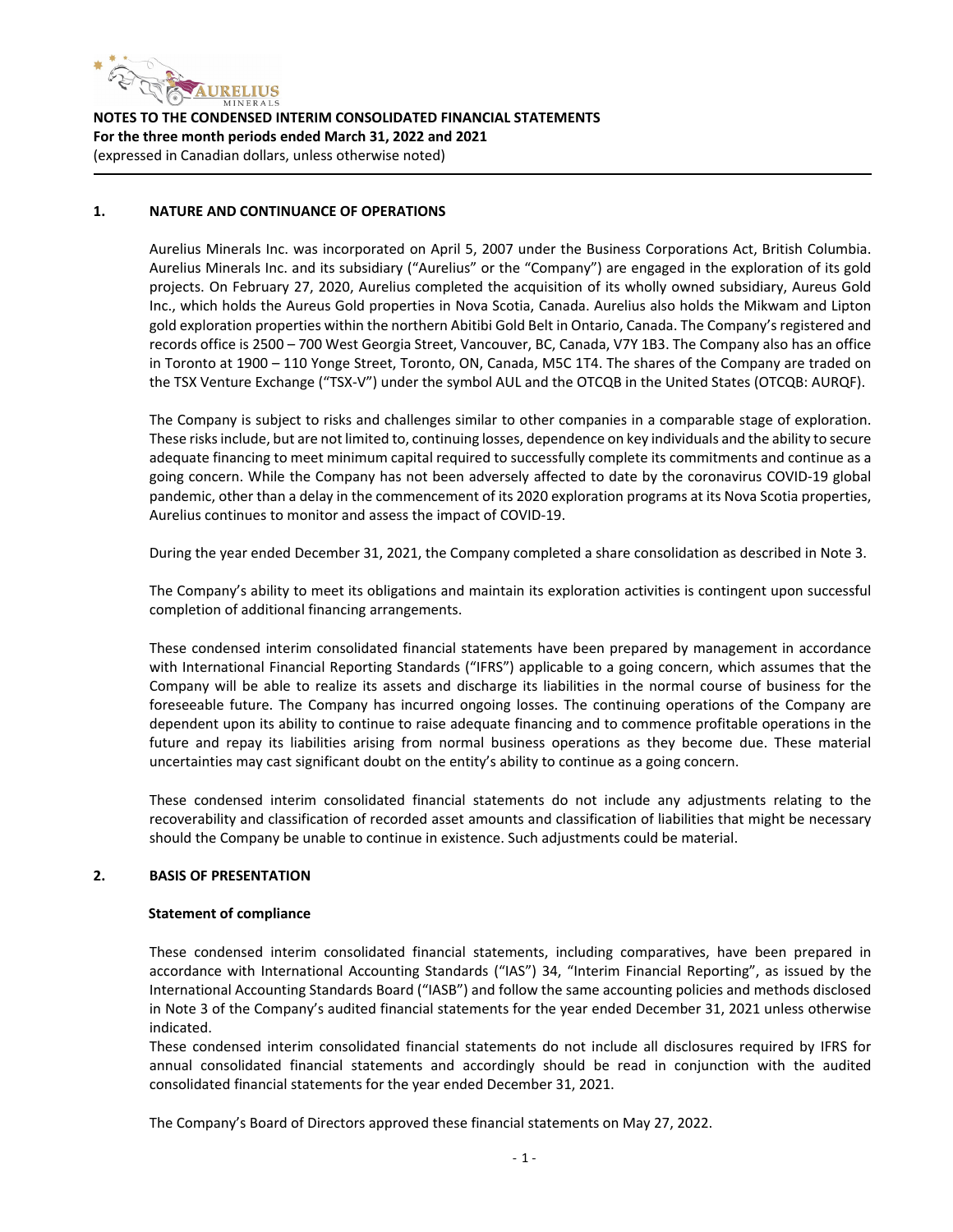

#### **Basis of presentation**

These condensed interim consolidated financial statements include the accounts of Aurelius Minerals Inc. and its wholly owned subsidiary, Aureus Gold Inc. from the date of acquisition (Note 6), and all intercompany transactions and balances are eliminated on consolidation.

These financial statements have been prepared on a historical cost basis except for certain financial instruments measured at fair value. All dollar amounts presented are in Canadian dollars unless otherwise specified.

#### **Use of estimates and judgements**

The preparation of financial statements in conformity with IFRS requires management to make certain estimates, judgments and assumptions that affect the reported amounts of assets and liabilities at the date of the financial statements and the reported revenues and expenses during the period. Although management uses historical experience and its best knowledge of the amount, events or actions to form the basis for judgments and estimates, actual results may differ from these estimates.

Critical judgments exercised in applying accounting policies that have the most significant effect on the amounts recognized in the financial statements are as follows:

#### *Economic recoverability and probability of future economic benefits of exploration and evaluation assets*

Management has determined that mineral costs incurred which were capitalized may have future economic benefits and may be economically recoverable. Management uses several criteria in its assessment of economic recoverability and probability of future economic benefits including geological and metallurgical information, history of conversion of mineral deposits to proven and probable mineral reserves, scoping and feasibility studies, accessible facilities, existing permits and life of mine plan at each reporting period date to determine whether any indication of impairment exists.

#### *Acquisition accounting*

The assessment of whether acquisitions are considered business combinations or asset acquisitions requires management judgement, the outcome of which may result in different accounting treatments. Judgement is also required to determine the fair value of the purchase price of the Acquisition (Note 6) based on the probability of making a future payment, in cash or shares, or returning the shares to Sprott Lending which is dependent on future exploration success. Judgement is also required to determine if the potential contingent payment should be classified as equity or a liability. Contingent consideration that is classified as equity is not remeasured at subsequent reporting dates and its subsequent settlement is accounted for within equity. Contingent consideration that is classified as a liability is re‐measured at fair value at each reporting date and subsequent changes in fair value of the contingent consideration are expensed to profit or loss.

Information about assumptions and estimation uncertainties that have a significant risk of resulting in material adjustments are as follows:

#### *Decommissioning and rehabilitation provision*

Management's determination of the Company's decommissioning and rehabilitation provision is based on the reclamation and closure activities it anticipates as being required and its estimate of the probable costs and timing of such activities and measures. Accounting for reclamation obligations requires management to make estimates and judgements of the future costs the Company will incur to complete the reclamation work required to comply with existing laws and regulations at each mining operation and exploration and development property. Actual costs incurred may differ from those amounts estimated. Also, future changes to environmental laws and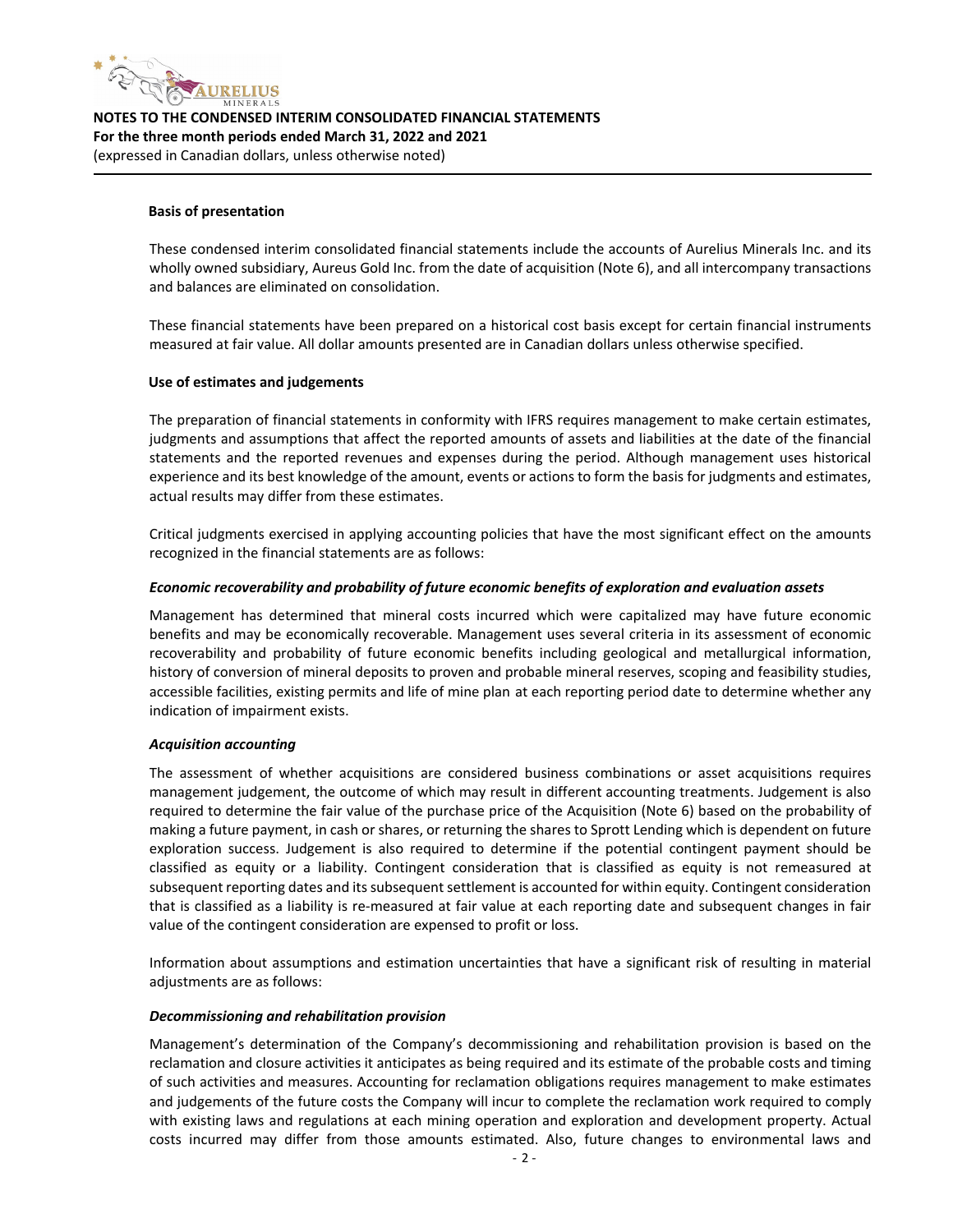

> regulations could increase the extent of reclamation work required to be performed by the Company. Increases in future costs could materially impact the amounts charged to operations for reclamation. The provision represents management's best estimate of the present value of the future reclamation and remediation obligation. The actual future expenditures may differ from the amounts currently provided.

#### *Valuation of share‐based payments*

The Company uses the Black‐Scholes Option Pricing Model for valuation of share‐based payments. Option pricing models require the input of subjective assumptions including expected price volatility, interest rate, and forfeiture rate. Changes in the input assumptions can materially affect the fair value estimate and the Company's earnings and equity reserves. The resulting value calculated is not necessarily the value that the holder of the option could receive in an arm's length transaction, given that there is no market for the options and they are not transferable.

#### *Income taxes*

In assessing the probability of realizing income tax assets, management makes estimates related to expectations of future taxable income, applicable tax opportunities, expected timing of reversals of existing temporary differences and the likelihood that tax positions taken will be sustained upon examination by applicable tax authorities. In making its assessments, management gives additional weight to positive and negative evidence that can be objectively verified.

#### **3. SHARE CONSOLIDATION**

On May 4, 2021, the Company completed a consolidation of the outstanding capital of the Company on the basis of 10 existing common shares for one new consolidated common share. Immediately prior to the consolidation, the Company had 276,069,713 common shares issued and outstanding and immediately after the consolidation, the Company had 27,606,961 post‐consolidated common shares issued and outstanding. All information in these consolidated financial statements with respect to prior periods has been restated to be presented on a post share consolidation basis and may vary from the pre-consolidation balances due to the elimination of fractional shares.

Following the effective date of the share consolidation, each outstanding whole warrant of the Company will evidence the right of the holder thereof to acquire, in accordance with the terms of the warrant, 1/10 of a common share at the adjusted share price being the applicable warrant exercise price multiplied by 10. All outstanding warrant information in these consolidated financial statements has been restated to be presented giving effect to this share consolidation impact.

#### **4. RECEIVABLES**

|                             | March 31 | December 31 |
|-----------------------------|----------|-------------|
|                             | 2022     | 2021        |
|                             |          |             |
| Input sales tax recoverable | 91,581   | 771,858     |
| Other receivables           | 30,015   | 30,900      |
|                             | 121,596  | 802,758     |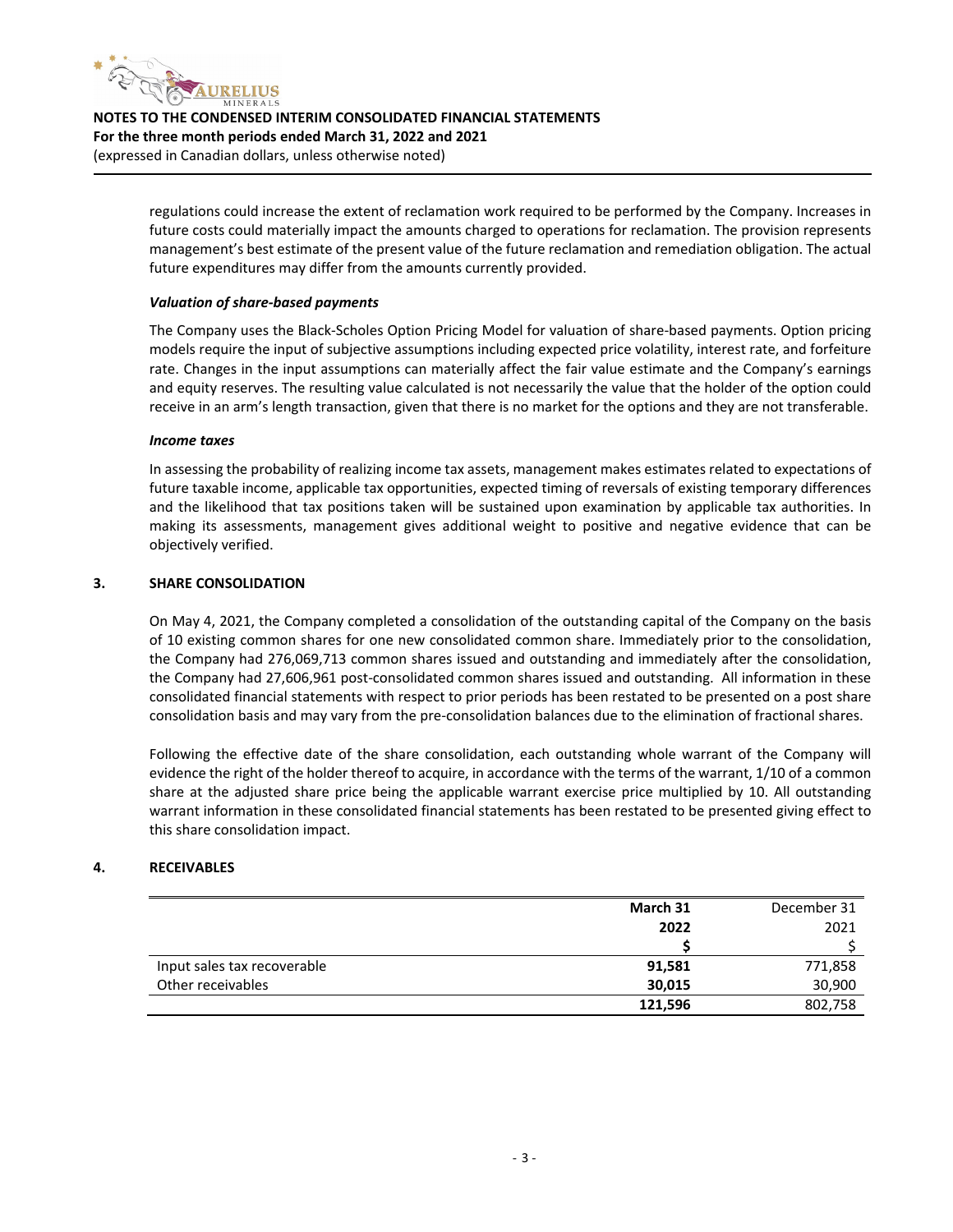

#### **5. PROPERTY, PLANT AND EQUIPMENT**

|                                 |           |                   | <b>Office</b> |             |                 |              |
|---------------------------------|-----------|-------------------|---------------|-------------|-----------------|--------------|
|                                 |           | <b>Mobile and</b> | furniture     |             | <b>Right of</b> |              |
|                                 | Mill      | infrastructure    | and           | Exploration | use             |              |
|                                 | equipment | equipment         | equipment     | Equipment   | assets          | <b>Total</b> |
|                                 |           |                   |               |             |                 | \$           |
| Cost                            |           |                   |               |             |                 |              |
| Balance - December 31, 2020     | 952,358   | 132,139           | 13,611        | 54,219      | 490,855         | 1,643,182    |
| Additions                       |           |                   |               | 19,920      | 372,637         | 392,557      |
| Balance - December 31, 2021     | 952,358   | 132,139           | 13,611        | 74,139      | 863,492         | 2,035,739    |
| <b>Additions</b>                |           | 12,233            |               |             |                 | 12,233       |
| Balance - March 31, 2022        | 952,358   | 144,372           | 13,611        | 74,139      | 863,492         | 2,047,972    |
| <b>Accumulated depreciation</b> |           |                   |               |             |                 |              |
| Balance - December 31, 2020     |           | 15,968            | 7,094         | 790         | 219,330         | 243,182      |
| Depreciation                    |           | 20,876            | 2,369         | 10,978      | 190,396         | 224,619      |
| Balance - December 31, 2021     |           | 36,844            | 9,463         | 11,768      | 409,726         | 467,801      |
| <b>Depreciation</b>             |           | 5,423             | 593           | 2,868       | 48,092          | 56,976       |
| Balance - March 31, 2022        |           | 42,267            | 10,056        | 14,636      | 457,818         | 524,777      |
| Net book value                  |           |                   |               |             |                 |              |
| At December 31, 2021            | 952,358   | 95,295            | 4,148         | 62,371      | 453,766         | 1,567,938    |
| At March 31, 2022               | 952,358   | 102,105           | 3,555         | 59,503      | 405,674         | 1,523,195    |

As at March 31, 2022, the mill is not considered available for use and accordingly is not being depreciated.

#### **6. MINERAL PROPERTIES**

Title to mineral properties involves certain inherent risks due to the difficulties of determining the validity of certain claims as well as the potential for problems arising from the frequently ambiguous conveyancing history characteristic of many mineral properties. The Company has investigated title to all of its mineral properties and to the best of its knowledge, title to all of its properties, are properly registered and in good standing.

The Company capitalizes mineral property acquisition costs only, which include the cash consideration, earn‐in or option agreement payments and the fair value of common sharesissued for mineral properties. The Company holds interestsin two mineral propertieslocated in Ontario, Canada, and the Aureus Gold Properties, including the Aureus East and West, Tangier and Forest Hill properties, in Nova Scotia, Canada.

|                                                 | <b>Mikwam</b> | Lipton             | <b>Aureus West</b> | <b>Total</b>         |
|-------------------------------------------------|---------------|--------------------|--------------------|----------------------|
| Balance - December 31, 2010<br><b>Additions</b> | 257.500       | 278,685<br>100,000 | 784.515            | 1,320,700<br>100,000 |
| Balance - December 31, 2021<br><b>Additions</b> | 257.500<br>-  | 378.685<br>-       | 784.515<br>-       | 1,420,700            |
| <b>Balance - March 31, 2022</b>                 | 257,500       | 378,685            | 784,515            | 1,420,700            |

The capitalized acquisition costs are as follows:

#### **Mikwam**

The Company acquired a 100% interest in Mikwam (subject to certain royalty interests and encumbrances) for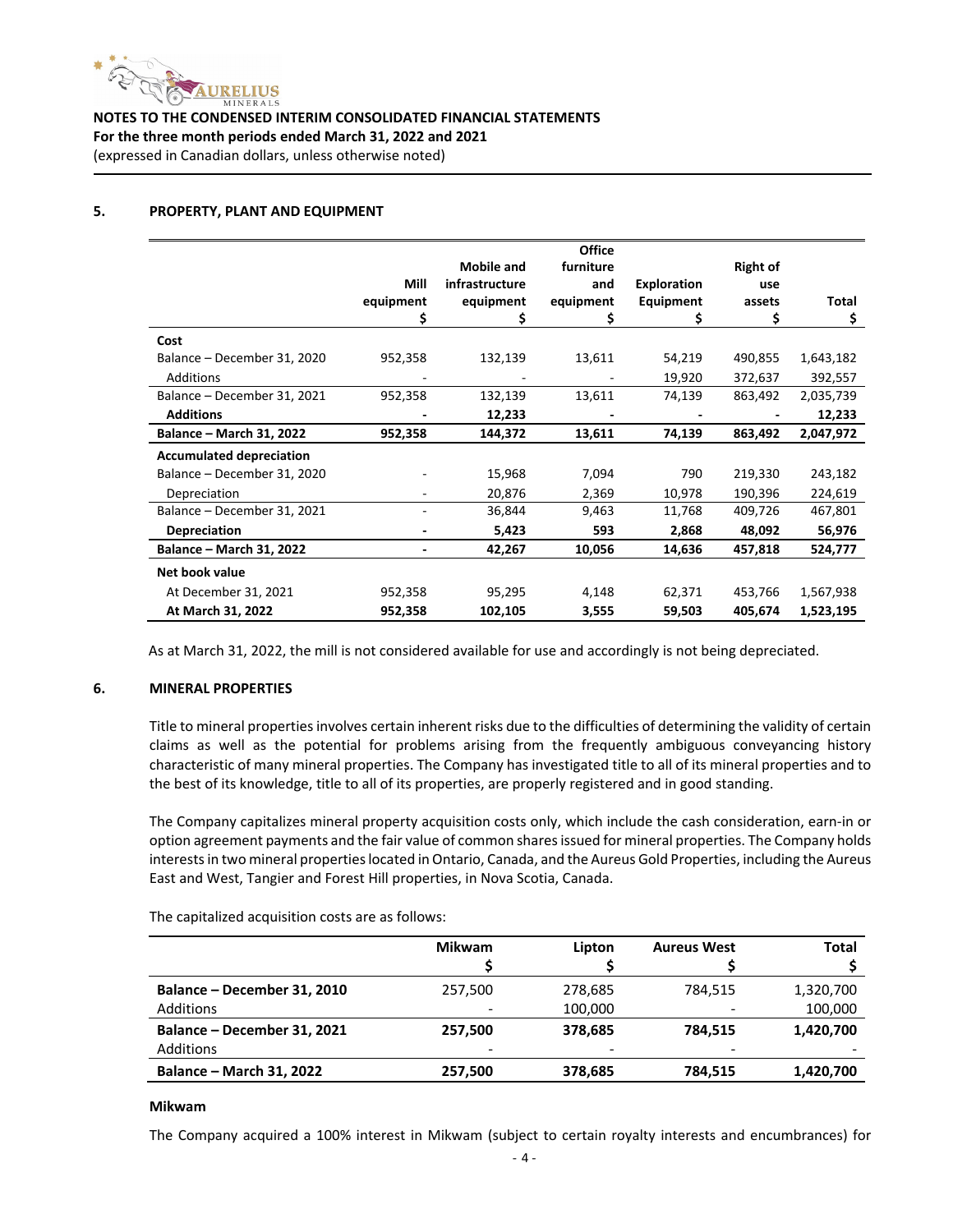

> aggregate cash payments of \$25,000 and 400,000 shares with aggregate fair value of \$232,500 to ALX Uranium Corp. ("ALX") over a period of two years. In addition, the Company will pay ALX a 0.5% net smelter returns royalty ("NSR"). The Company has the right, at any time, to acquire the NSR from ALX in consideration of a cash payment of \$1,000,000.

#### **Lipton**

The Company entered into an option agreement to acquire a 100% interest in a portion of the Lipton Property, subject to a 2% NSR. The Company must pay \$1,000,000 over a ten‐year period and issue 50,000 common shares (50,000 issued with an aggregate value of \$72,500). The Company has paid \$200,000 (initial payment of \$10,000 was made August 22, 2016) and the remaining \$800,000 is payable in annual cash payments between June 2022 and June 2026. The Company hasthe option to buy‐back one‐half of the NSR for \$2,500,000. The Company incurred costs related to staking additional claims, not subject to an NSR, in the amount of \$106,185.

In June 2020, the Company entered into a land access agreement with De Beers Canada Inc. ("De Beers") which permitted De Beers the exclusive right to conduct activities to explore for diamonds on certain of the Lipton claims. Aurelius received \$20,000 and \$30,000 relating to access during 2020 and 2021, respectively, and does not expect further payments under the De Beers agreement.

#### **Aureus Gold Properties**

On February 27, 2020, pursuant to a master transaction agreement (the "Transaction Agreement") entered into between Aurelius and Sprott Private Resource Lending (Collector) LP, by its General Partner, Sprott Resource Lending Corp. ("Sprott Lending" or "Sprott"), Aurelius acquired (the "Acquisition") Aureus Gold Inc. (previously 2672403 Ontario Inc.) ("Aureus Gold"), the owner of a 100% interest in the Aureus gold properties including the Aureus Gold Project (other than the Aureus West Project), the Tangier Gold Project and the Forest Hill Gold Project located in Nova Scotia (collectively named, the "Aureus Gold Properties") for total consideration of up to US\$8,200,000 in deferred payments (the "Deferred Payments"). The Deferred Payments are payable in cash or common shares of Aurelius ("Aurelius Shares") or a combination of cash and Aurelius Shares at the sole option of the Company.

Subject to the terms of the Transaction Agreement, Aurelius acquired Aureus Gold in consideration for the Deferred Payments, payable as follows: (a) US\$2,500,000 within 90 days after filing a National Instrument 43‐101 – Standard of Disclosure for Mineral Projects ("NI 43‐101") technical report in respect of all or part of the Aureus Gold Properties that establishes a minimum of 500,000 contained equivalent ounces of gold in the Measured and Indicated Mineral Resource categories (the "Mineral Resources Estimate Report"); and (b) provided that the Deferred Payment in (a) above has become due and payable, US\$5,700,000 on the first anniversary of the filing of a NI 43‐101 feasibility study on all or part of the Aureus Gold Properties (the "Feasibility Study"). Aurelius has granted Sprott Lending a first ranking security interest on all assets related to the Aureus Gold Properties until the balance of the Deferred Payments has been satisfied, which was extended to the Aureus West property upon its acquisition.

Aurelius has the right, for a period of three years from the closing of the Acquisition, to extinguish the Deferred Payments for consideration of US\$4,000,000 payable in cash or in Aurelius Shares to Sprott Lending, less any prior payments made in cash or Aurelius Shares. Should the Company elect to pay the Deferred Payments in Aurelius Shares in an amount that would result in Sprott holding 20% or more of the issued and outstanding Aurelius Shares, such issuance will be subject to further review of the TSX Venture Exchange and acceptance and will require disinterested shareholder approval.

In the event that the Mineral Resources Estimate Report and/or the Feasibility Study has not been filed by the fifth anniversary of the closing of the Acquisition or Aurelius has otherwise determined in good faith not to proceed with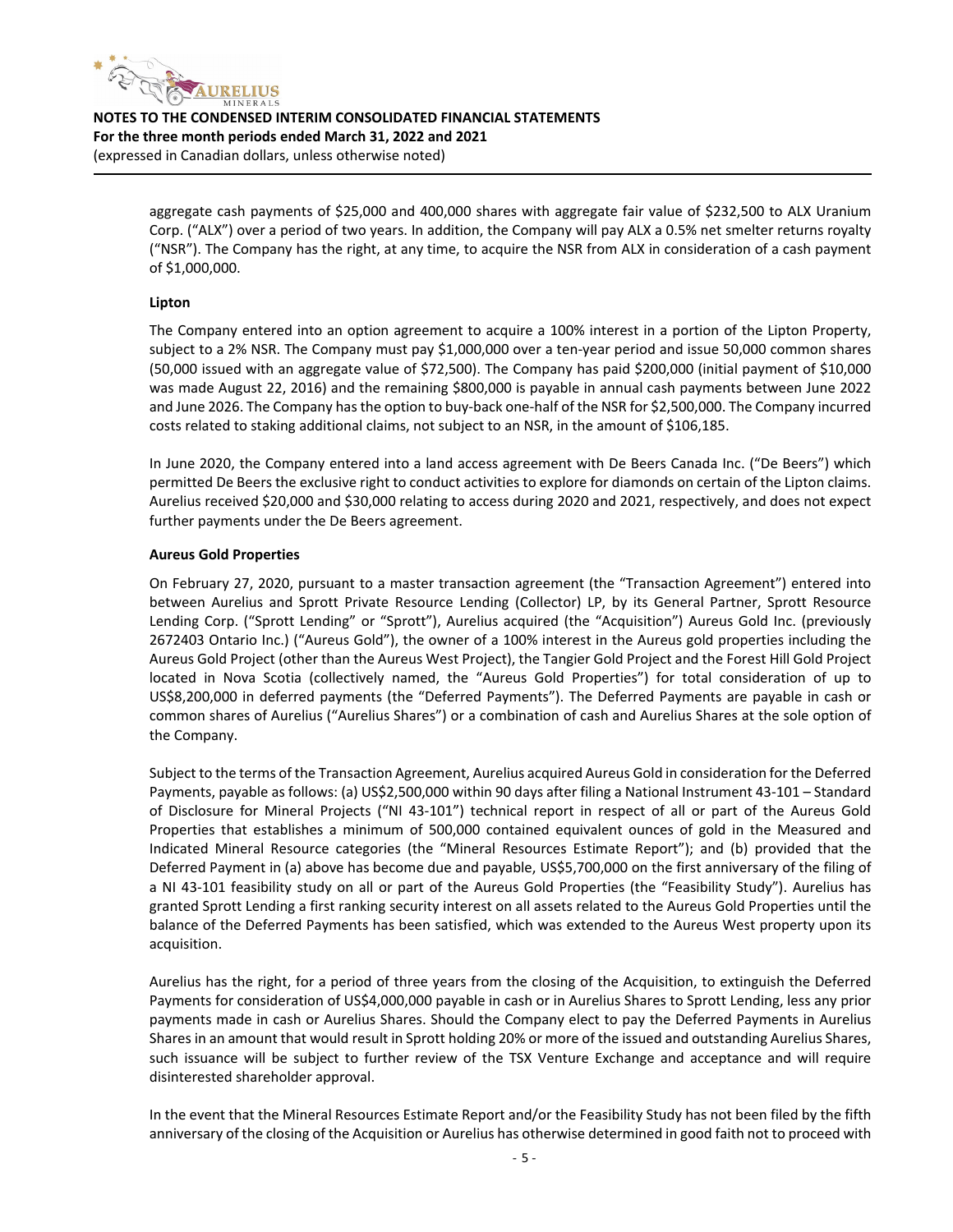

> preparing the Mineral Resources Estimate Report and/or Feasibility Study, and provided that a Change of Control has not occurred and is not contemplated, subject to certain conditions, Aurelius will be permitted to transfer the shares of Aureus Gold back to Sprott Lending for no additional consideration and the parties would then have no further obligations under the Transaction Agreement with respect to the Aureus Gold Properties.

#### **Aureus East**

The Company acquired the Aureus East property on February 27, 2020. The Department of Energy and Mines, Nova Scotia holds a 1% NSR on all gold sales. The property is also subject to a 1% NSR held by Metalla Royalty & Streaming Ltd.

#### **Aureus West**

The Company acquired the Aureus West property from Nycon Resources, Inc. on May 5, 2020 for cash consideration of US\$500,000 and 200,000 common shares of the Company with a fair value of \$50,000 and incurred transaction costs of \$32,915. The cash consideration was funded by Sprott Lending pursuant to the Transaction agreement. The Department of Energy and Mines, Nova Scotia holds a 1% NSR on all gold sales. The property is also subject to a 2% NSR held by Nycon Resources, Inc. The Company has the option to buy‐back one‐half of the NSR for US\$750,000 and, following exercise of the first buy‐back right, has the option to buy‐back the second half of the NSR for US\$1,000,000.

#### **Tangier**

The Company acquired the Tangier property on February 27, 2020. The Department of Energy and Mines, Nova Scotia holds a 1% NSR on all gold sales. Aurelius holds surface rights to the property subject to an annual payment of \$12,000 and a 1% net profits royalty from minerals produced up to a maximum of \$1,000,000.

#### **Forest Hill**

The Company acquired a 100% interest in mineral rights to the Forest Hill property on February 27, 2020. The Nova Scotia Department of Energy and Mines owns a 1% NSR on all gold sales. A previous Optionor holds a sliding scale royalty on portions of the property. All other marketable commodities within an area of interest are subject to a 1.75% NSR**.**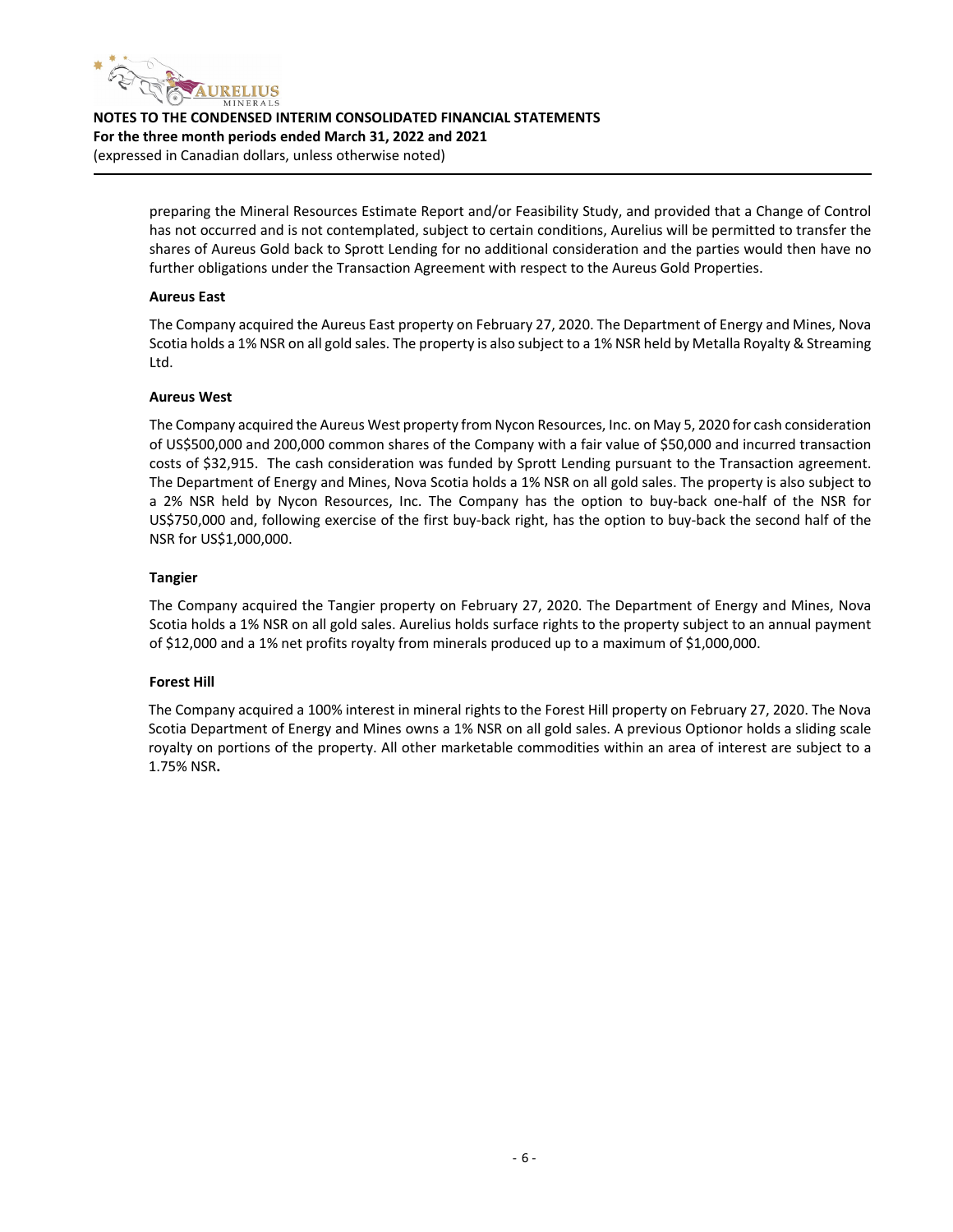

|                        | <b>Mikwam</b> | Lipton | <b>Aureus</b><br>East | <b>Aureus</b><br>West    | <b>Tangier</b> | Forest<br>Hill           | <b>Total</b> |
|------------------------|---------------|--------|-----------------------|--------------------------|----------------|--------------------------|--------------|
| Land management        | 3,188         | 3,188  | 1,004                 | $\overline{\phantom{a}}$ | 8,554          |                          | 15,934       |
| Site admin/maintenance | 3,682         | ۰.     | 405,873               | 29,638                   | 15,419         | 5,925                    | 460,537      |
| Geology                |               | ۰.     | 187,425               | 48,960                   | 52,226         | 36,512                   | 325,123      |
| Sampling and analysis  |               |        | 83,976                | 89,283                   |                | $\overline{\phantom{a}}$ | 173,259      |
| <b>Drilling</b>        |               |        | 752,332               |                          |                |                          | 752,332      |
| Three months ended     |               |        |                       |                          |                |                          |              |
| March 31, 2021         | 6,870         | 3,188  | 1,430,610             | 167,881                  | 76.199         | 42.437                   | 1,727,185    |

The Company incurred exploration expenditures as follows:

During the three months ended March 31, 2022 and during the year ended December 31, 2021, the Company received \$21,585 and \$32,378, respectively, pursuant to an application made with the Government of Nova Scotia in respect of the Nova Scotia Minerals Resources Development Fund's (MRDF) Shared Funding Exploration Grant for an exploration program carried out by the Company during 2021. The MRDF is designed to assist and support projects in the mining sector that attract investment and grow Nova Scotia's economy and create jobs, especially in rural areas.

**March 31, 2022 5,400 3,000 743,020 32,641 20,518 39,613 844,192**

Land management 3,000 3,000 1,224 - 4,862 - 12,086 Site admin/maintenance 2,400 - 357,045 9,413 9,333 11,423 389,614 Geology ‐ ‐ 224,268 26,466 13,662 34,881 299,277 Sampling and analysis - 58,651 - - 58,651 Drilling ‐ ‐ 106,149 ‐ ‐ ‐ 106,149 Recoveries and grants **•** (4,317) (3,238) (7,339) (6,691) (21,585)

#### **7. DEPOSITS**

#### **Reclamation Deposit**

**Three months ended**

The Company assumed reclamation security payments to the Department of Energy and Mines of Nova Scotia related to the Aureus Gold property acquisition. The reclamation security deposit totals \$1,500,000 as at March 31, 2022.

#### **8. ACCOUNTS PAYABLE AND ACCRUED LIABILITIES**

|                            | March 31 | December 31 |
|----------------------------|----------|-------------|
|                            | 2022     | 2021        |
|                            |          |             |
| Trade payables             | 262,810  | 755,783     |
| <b>Accrued liabilities</b> | 412,699  | 338,673     |
|                            | 675,509  | 1,094,456   |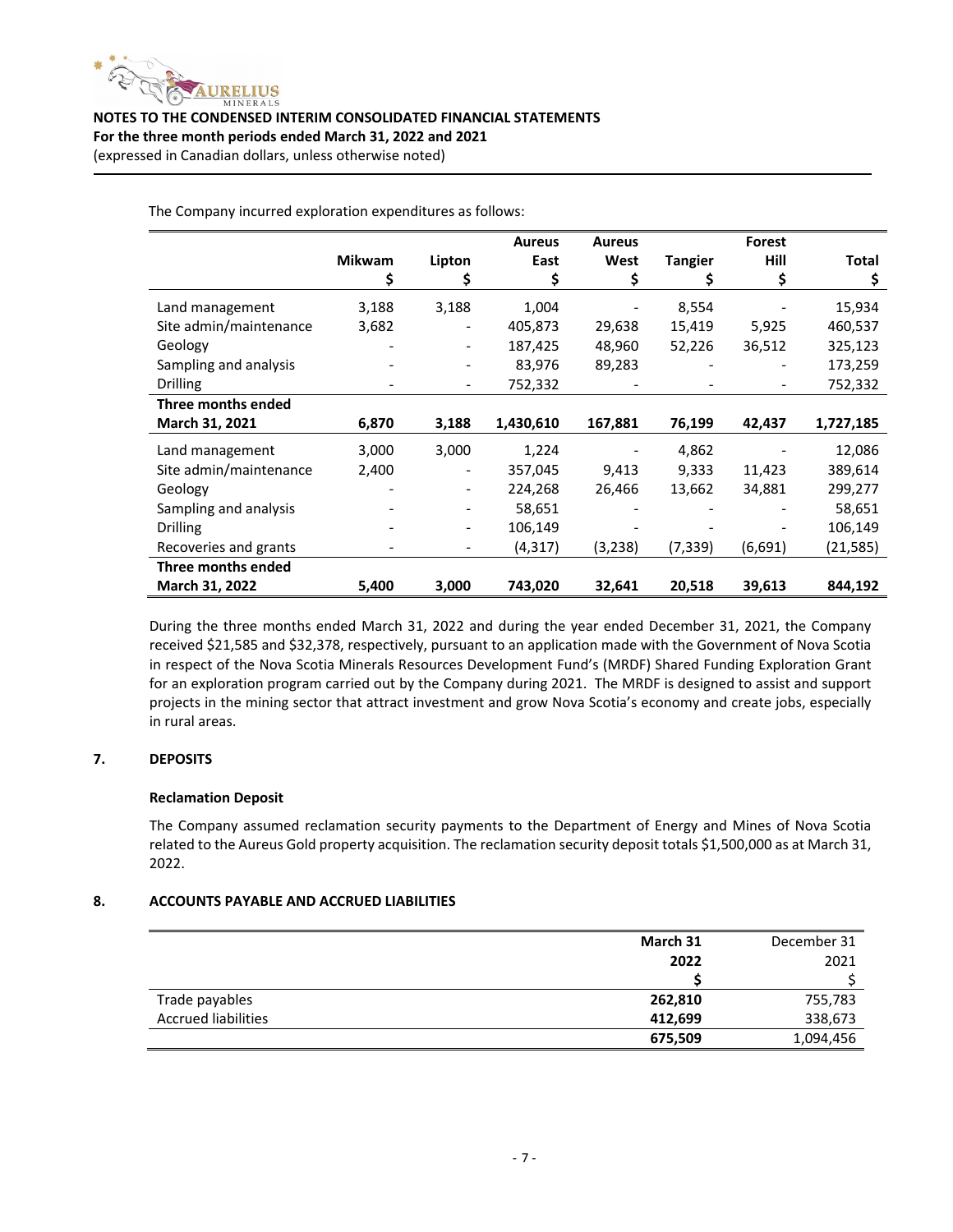

#### **9. LEASE LIABILITY**

|                                           | March 31  | December 31 |
|-------------------------------------------|-----------|-------------|
|                                           | 2022      | 2021        |
|                                           |           |             |
| <b>Current portion of lease liability</b> | 137,815   | 73,061      |
| <b>Additions</b>                          |           | 121.219     |
| Transfer from long-term lease liability   | 39,822    | 92,960      |
| Lease payments during the period          | (46, 389) | (184, 923)  |
| Interest expense on lease liability       | 10,660    | 35,498      |
|                                           | 141,908   | 137,815     |
| Non-current lease liability               | 360,025   | 201,565     |
| <b>Additions</b>                          |           | 251,420     |
| Transfer to current lease liability       | (39,822)  | (92, 960)   |
|                                           | 320,203   | 360,025     |

As at March 31, 2022, the Company is required to pay \$187,598 (December 31, 2021 – \$186,985) in undiscounted lease payments within the next twelve months and \$218,047 (December 31, 2021 – \$265,050) over the remaining term of the leases for a total of \$405,645 (December 31, 2021 – \$452,035).

During the three month period ended March 31, 2022, the Company renewed its Toronto office lease and recorded a rent recovery of \$19,910 (2021 – \$17,438) for receipts related to the sub lease arrangement, not included in lease liabilities, in profit or loss.

#### **10. OBLIGATION UPON ACQUSITION OF AUREUS GOLD**

Pursuant to the Transaction Agreement (Note 6), the Company has the right to pay the future purchase obligation in cash or shares and accordingly, under *IFRS 2 – Share‐Based Payment*, management is required to assess the probability of the likelihood of the issuance of shares. Under *IAS 32 – Financial Instruments: Presentation*, management assessed that the future purchase obligation is a contingent settlement which results in a variable number of issuable common shares of the Company, dependent upon the share price at settlement and is classified as a liability. In addition, the liability contains a derivative feature under *IFRS 9 – Financial Instruments* as the fair value changes with changes in foreign exchange rates. Based on the probabilities assigned to whether management exercises the Deferred Payments, the early payment option of US\$4,000,000 or the right to transfer the Aureus Gold shares back to Sprott Lending, the value of the contingent consideration to acquire Aureus Gold was estimated at US\$2,000,000. The United States dollar denominated contingent obligation will be re-measured at each reporting date and changes in fair value due to changes in foreign exchange rates will be expensed to profit or loss.

| Balance – December 31, 2020                  | 1,393,674  |
|----------------------------------------------|------------|
| Settlement upon Sprott's participation right | (82, 716)  |
| Effect of foreign currency changes           | (9,702)    |
| Balance - December 31, 2021                  | 1,301,256  |
| Settlement upon Sprott's participation right | (124, 719) |
| Effect of foreign currency changes           | (12,098)   |
| <b>Balance - March 31, 2022</b>              | 1,164,439  |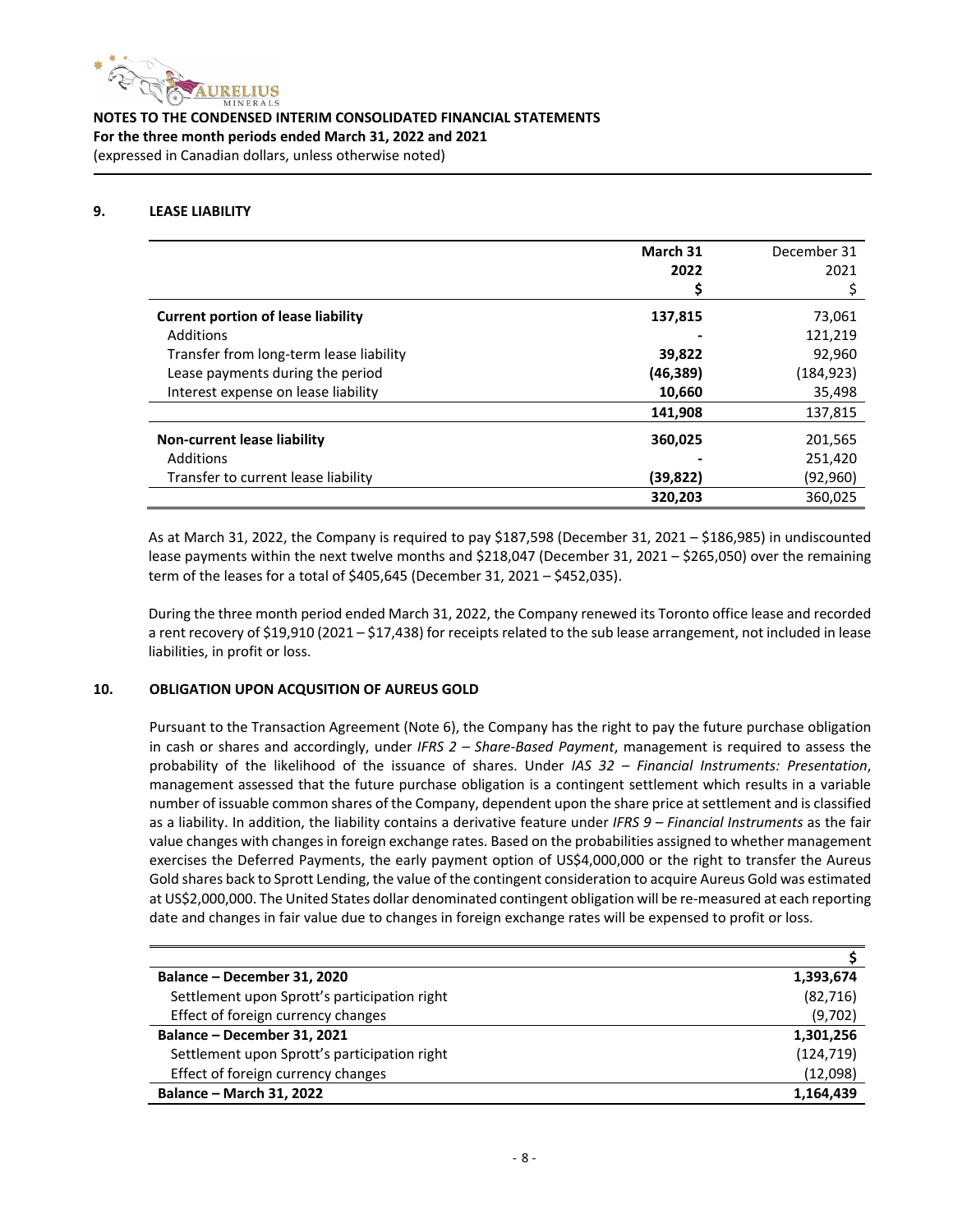

> On February 7, 2022, the Company issued 423,090 common sharesto Sprott Lending at a price of \$0.30 per common share in consideration of a reduction of the First Deferred Payment under the Transaction Agreement. \$124,719 (US\$98,445), being the value of the participation right exercise, was credited towards the First Deferred Payment and reduced the acquisition obligation. The difference between the issue price of the common shares and the fair value of the shares, being the closing price per share on that date of issue, resulted in a \$4,231 gain on acquisition obligation settlement.

> On July 19, 2021, the Company issued 133,191 common shares to Sprott Lending at a price of \$0.41 per common share in consideration of a reduction of the First Deferred Payment under the Transaction Agreement. \$82,716 (US\$64,891), being the value of the participation right exercise, was credited towards the First Deferred Payment and reduced the acquisition obligation. The difference between the issue price of the common shares and the fair value of the shares, being the closing price per share on that date of issue, resulted in a \$25,306 gain on acquisition obligation settlement.

> Since the acquisition of Aureus Gold on February 27, 2020, the Company has issued an aggregate 1,960,421 common shares to Sprott Lending in connection with the exercise of its participation right to maintain its percentage shareholding of Aurelius under the Transaction Agreement, and \$1,390,861 (US\$1,068,970), being the aggregate value of the participation right exercises, was credited towards the First Deferred Payment and reduced the acquisition obligation.

#### **11. RECLAMATION OBLIGATION**

The Company's estimates of future decommissioning and restoration for reclamation and closure costs for its Aureus East property are based on reclamation standards that meet Canadian regulatory requirements. Elements of uncertainty in estimating these amounts include potential changes in regulatory requirements, reclamation plans and cost estimates, discount rates and timing of expected expenditures.

As at March 31, 2022, the undiscounted amount of estimated cash flows required to settle the decommissioning and reclamation costs is estimated at \$667,000. The Company has considered the first milestone of three years to settle the early payment option pursuant to the Acquisition of Aureus East property and accordingly accretion is nominal due to the low and offsetting inflation and risk‐free interest rates. The Company has recorded the undiscounted amount of estimated reclamation costs and will re‐evaluate the estimated timing and value of outflows annually.

#### **12. RELATED PARTY TRANSACTIONS**

#### *Key Management Personnel*

Key management personnel include those persons having authority and responsibility for planning, directing, and controlling the activities of the Company as a whole. The Company has determined that key management personnel consists of executive and non‐executive members of the Company's Board of Directors and corporate officers. The remuneration of directors and key executives is determined by the Board of Directors having regard to the performance of individuals and market trends.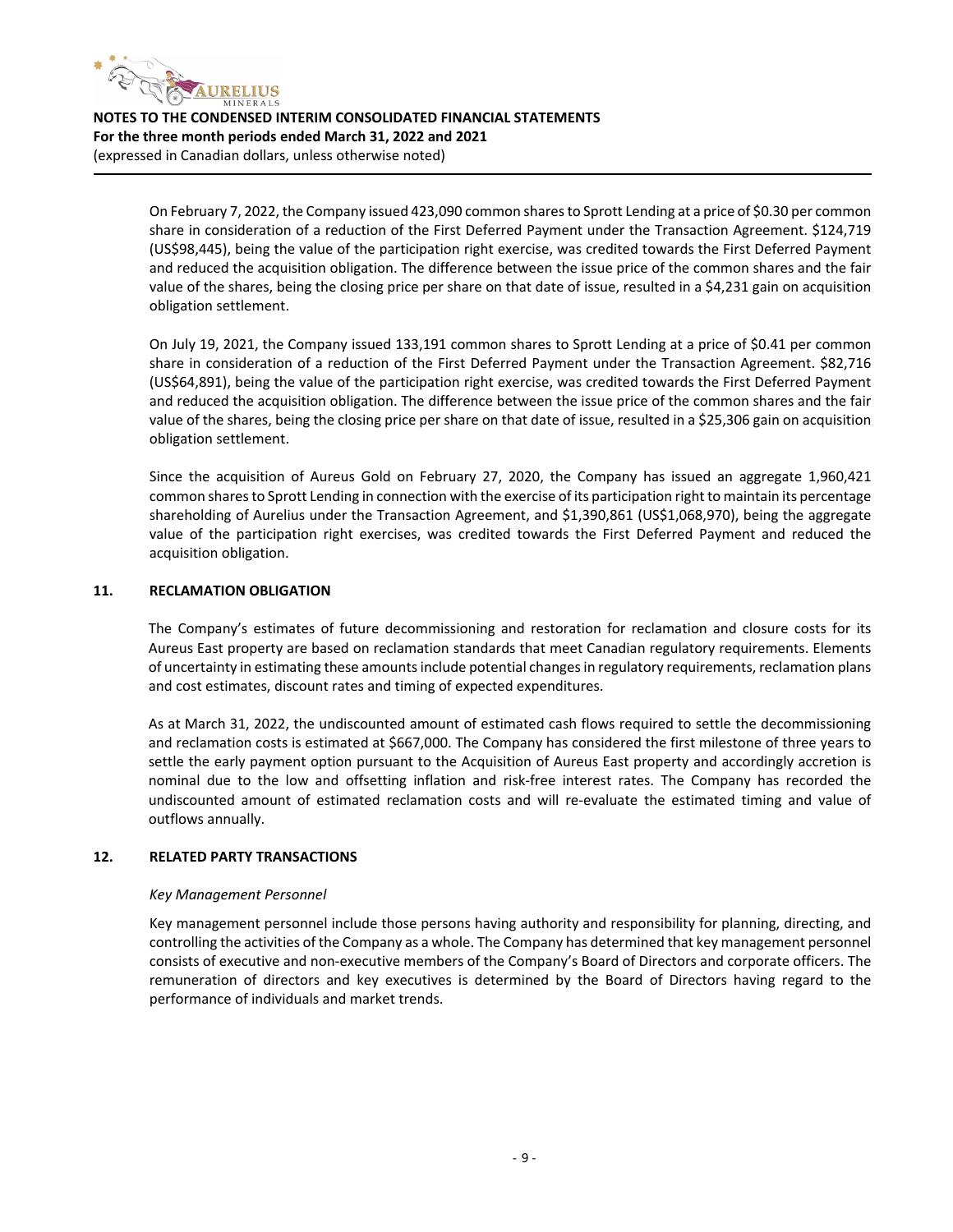

Compensation paid or payable to key management personnel for services rendered are as follows:

|                                | Three month    | Three month    |
|--------------------------------|----------------|----------------|
|                                | period ended   | period ended   |
|                                | March 31, 2022 | March 31, 2021 |
|                                |                |                |
| Salaries and fees (1)          | 259,000        | 262,750        |
| Short-term employment benefits | 1,500          | 1,500          |
| Share-based payment            | 12.464         |                |
|                                | 272,964        | 264,250        |

*(1) A portion of salaries for key management has been recorded in Exploration expenses.*

The Company has related parties which consist of companies with directors and officers in common. Effective February 1, 2019, the Company entered into an agreement, to sublease a portion of its Toronto office space, with Maritime Resources Corp. ("Maritime"), a corporation with common directors and officers. Maritime was also invoiced for reimbursement of direct third‐party purchases of certain office administration services.

|                           | Three month           | Three month    |
|---------------------------|-----------------------|----------------|
|                           | period ended          | period ended   |
|                           | <b>March 31, 2022</b> | March 31, 2021 |
|                           |                       |                |
| Rent recovery             | 19,919                | 17,438         |
| Office and other recovery | 1,286                 | 1,431          |
|                           | 21.205                | 18,869         |

Included in accounts payable and accrued liabilities at March 31, 2022 is \$255,237 (December 31, 2021 – \$268,081) due to officers and directors, including the CEO and VP Exploration for expenses and fees of \$63,154, and \$192,083 for directors' fees.

#### **13. SHARE CAPITAL AND RESERVES**

#### a) Authorized share capital

The authorized share capital of the Company is an unlimited number of common shares without par value. All issued shares are fully paid.

During the year ended December 31, 2021, the Company consolidated its share capital as described in Note 3.

b) Issued share capital

During the three month period ended March 31, 2022, the Company issued:

- 423,090 common shares at a fair value of \$122,696 to Sprott Lending upon private placements, in connection with the exercise of Sprott's participation right to maintain its percentage shareholding of Aurelius underthe Transaction Agreement and was credited towards the First Deferred Payment and reduced the Obligation upon acquisition of Aureus Gold on the consolidated statements of financial position (Note 10), on February 7, 2022.
- 1,560,500 flow-through units at a price of \$0.33 per flow-through unit for gross proceeds of \$514,965 and 1,533,339 common share units at a price of \$0.30 per common share unit for aggregate gross proceeds of \$460,002 for aggregate gross proceeds of \$974,967, pursuant to the closing of the first tranche of a private placement financing on March 30, 2022. Each flow-through unit and common share unit consisted of one flow-through share and one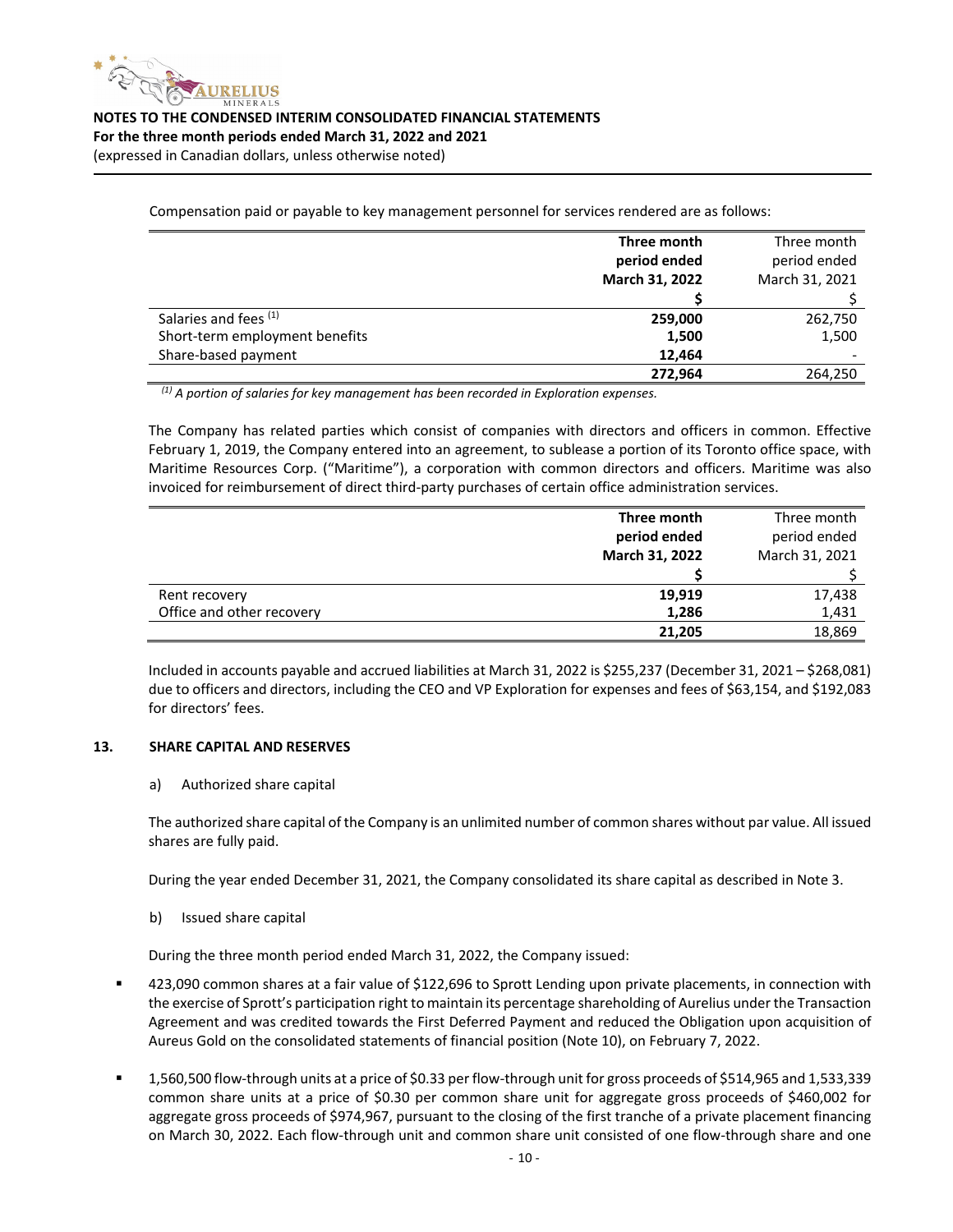

> common share, respectively, of the Company and one‐half of one common share purchase warrant with each whole common share warrant entitling the holder thereof to acquire one common share at a price of \$0.40 per common share for a period of twenty-four months following the closing of the offering. Using the residual value approach, proceeds of \$77,754 were allocated to the common share purchase warrants. Cash transaction costs were \$16,412.

> The subscription agreement for the flow-through common shares requires Aurelius to incur \$514,965 of qualifying Canadian Exploration Expenses ("CEE") and renounce the CEE to the flow‐through shares shareholders with an effective date of December 31, 2022. At the time of issuance, the excess price per unit of the flow‐through common shares over the fair value price per common share resulted in a flow-through premium liability of \$46,815 and reduced share capital by the same amount.

During the year ended December 31, 2021, the Company issued:

■ 2,418,611 flow-through shares at a price of \$0.36 per flow-through share for gross proceeds of \$870,700 and 963,333 common share units at a price of \$0.30 per common share unit for aggregate gross proceeds of \$289,000 for aggregate gross proceeds of \$1,159,700, on December 15, 2021. Each common share unit consisted of one common share of the Company and one‐half of one common share purchase warrant with each whole common share warrant entitling the holder thereof to acquire one common share at a price of \$0.40 per common share for a period of twenty‐four months following the closing of the offering. Using the residual value approach, proceeds of \$67,433 were allocated to the common share purchase warrants. Cash finders' fees of \$49,080 were paid.

The subscription agreement for the flow‐through common shares requires Aurelius to incur \$870,700 of qualifying CEE and renounce the CEE to the flow‐through shares shareholders with an effective date of December 31, 2021. At the time of issuance, the excess price per unit of the flow‐through common shares over the fair value price per common share resulted in a flow-through premium liability of \$145,117 and reduced share capital by the same amount. Pursuant to incurring eligible flow‐through expenditures, the flow‐through premium liability was reduced by \$106,667 and recognized into income during the three month period ended March 31, 2022.

- 133,191 common shares at a fair value of \$54,608 to Sprott Lending upon private placements, in connection with the exercise of Sprott's participation right to maintain its percentage shareholding of Aurelius underthe Transaction Agreement and was credited towards the First Deferred Payment and reduced the Obligation upon acquisition of Aureus Gold on the consolidated statements of financial position (Note 10), on July 19, 2021.
- 9,393,503 common shares comprised of 3,995,041 common shares of the Company at a price of \$0.60 per common share and 5,398,462 flow-through common shares at a price of \$0.675 per flow-through common share totaling aggregate gross proceeds of \$6,040,987, during May 2021.

The Company paid cash finders' fees of \$237,466 and issued an aggregate of 371,392 compensation warrants, fair valued at \$148,968. Each compensation warrant entitles the holder to acquire one common share at a price of \$0.60 per common share and expire 18 months following the date of issue. Dundee Goodman Merchant Partners, a division of Goodman & Company, Investment Counsel Inc. ("Dundee"), a related party, entered into a finders' fee agreements with the Company in respect of the offering. The Company will pay Dundee \$166,158 and issue approximately 258,344 compensation warrants valued at \$103,624. Total other cash transaction costs were \$112,309.

The subscription agreement for the flow-through common shares requires Aurelius to incur \$3,643,962 of qualifying CEE and renounce the CEE to the flow‐through shares shareholders with an effective date of December 31, 2021. At the time of issuance, the excess price per unit of the flow‐through common shares over the fair value price per common share resulted in a flow-through premium liability of \$404,885 and reduced share capital by the same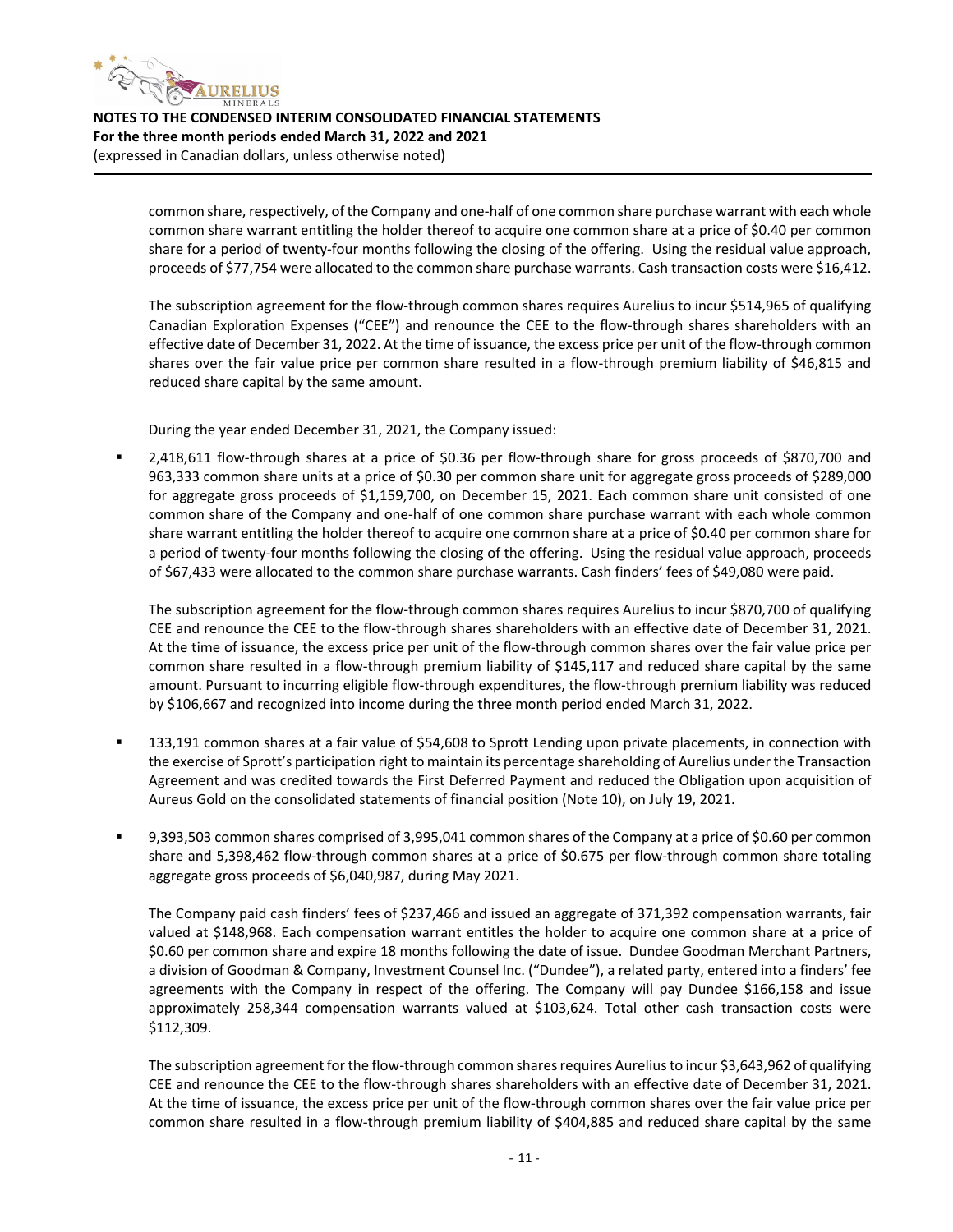

> amount. Pursuant to incurring eligible flow-through expenditures, the flow-through premium liability was reduced by \$nil and \$404,885 was recognized into income during the year ended December 31, 2021.

■ 100 common shares upon the exercise of warrants.

| Flow-through premium liability                              |           |
|-------------------------------------------------------------|-----------|
| Balance - December 31, 2020                                 | 494.116   |
| Flow-through premium liability - May private placement      | 404,885   |
| Flow-through premium liability - December private placement | 145,117   |
| Settlement of flow-through premium to income                | (899,001) |
| Balance - December 31, 2021                                 | 145.117   |
| Flow-through premium liability - March private placement    | 46.815    |
| Settlement of flow-through premium to income                | (106,667) |
| <b>Balance - March 31, 2022</b>                             | 85,265    |

#### c) Stock options

The Company, in accordance with its shareholder approved stock option plan, is authorized to grant options to directors, officers, employees and/or consultants, to acquire up to 10% of the issued and outstanding common shares. The exercise price of each option equals the market price of the Company's stock as calculated on the date of grant. Options can be granted for a maximum term of ten years and vest immediately upon grant.

As at March 31, 2022, the Company had outstanding stock options, enabling the holders to acquire further common shares as follows:

| <b>Options Outstanding</b> | <b>Options Exercisable</b> | <b>Exercise Price</b> | <b>Expiry Date</b> |
|----------------------------|----------------------------|-----------------------|--------------------|
| 260,000                    | 260,000                    | \$1.20                | July 5, 2022       |
| 71,520                     | 71,520                     | \$0.80                | March 5, 2023      |
| 400,000                    | 400,000                    | \$0.60                | January 23, 2024   |
| 569,040                    | 569,040                    | \$0.60                | May 8, 2025        |
| 82,500                     | 82,500                     | \$1.00                | September 9, 2025  |
| 50,000                     | 50,000                     | \$1.00                | September 23, 2025 |
| 1,252,500                  | 1,252,500                  | \$0.35                | October 19, 2026   |
| 200,000                    | 50,000                     | \$0.35                | November 1, 2026   |
| 50,000                     | 50,000                     | \$0.35                | January 8, 2027    |
| 2,935,560                  | 2,785,560                  |                       |                    |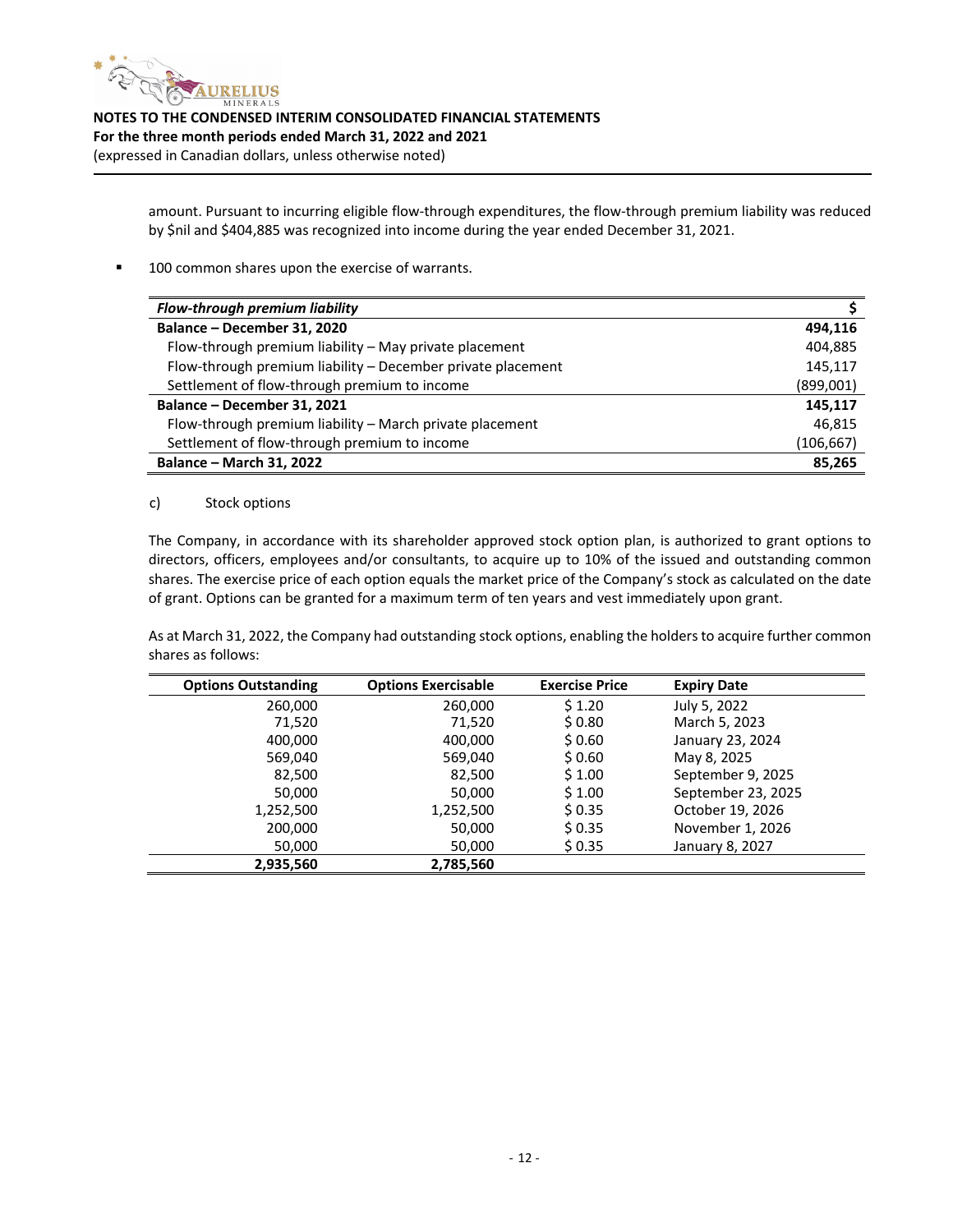

**Three months ended March 31, 2022** Year ended December 31, 2021 **Options Outstanding Weighted Average Exercise Price Options** Outstanding Weighted Average Exercise Price **# \$** # \$ **Balance, beginning of period 2,885,560 0.55** 1,551,060 0.75 Granted **50,000 0.35** 1,452,500 0.35 Expired/cancelled **‐ ‐**  (118,000) 0.66 **Balance, end of period 2,935,560 0.55** 2,885,560 0.55 **Options exercisable, end of period 2,785,560 0.55** 2,685,560 0.55

A summary of the Company's stock options follows:

#### d) Options – Share‐based compensation

During the three month period ended March 31, 2022, the Company granted 50,000 (year ended December 31, 2021 – 1,452,500) stock options to directors, officers, consultants and employees of the Company. During the three month period ended March 31, 2022, 50,000 stock options vested and the remaining 150,000 unvested stock options will vest by one‐third every three months, for 9 months. During the three month period ended March 31, 2022, the Company recorded stock based compensation expense of \$54,666 (2021 – \$nil). The total fair value of unvested options that will be recognized in profit or loss in future periods amounts to \$18,145 at March 31, 2022 (2021 – \$nil). During the three month period ended March 31, 2022, nil (year ended December 31, 2021 – 118,000) stock options were cancelled or expired resulting in the reversal of \$nil (year ended December 31, 2021 – \$57,774) from reserves to deficit.

The weighted‐average assumptions used for the Black‐Scholes valuation of stock options granted during the three month period ended March 31, 2022 were risk-free interest rate of 1.51%; expected life of options of 5 years; dividend rate of 0%; and annualized volatility of 146.3%.

#### e) Warrants

As at March 31, 2022, the Company had outstanding share purchase warrants, enabling the holders to acquire further shares as follows:

| <b>Number of Warrants</b> | <b>Exercise Price</b> | <b>Expiry Date</b> |
|---------------------------|-----------------------|--------------------|
| 2,813,322                 | \$0.70                | July 15, 2022      |
| 1,948,124                 | \$0.80                | July 15, 2022      |
| 315,393                   | \$0.60                | November 4, 2022   |
| 56,000                    | \$0.60                | November 14, 2022  |
| 3,728,043                 | \$1.60                | December 21, 2022  |
| $298,242^{(1)}$           | \$0.80                | December 21, 2022  |
| 481,666                   | \$0.40                | December 15, 2023  |
| 1,546,920                 | \$0.40                | April 1, 2024      |
| 11.187.710                |                       |                    |

 $^{(1)}$  Each agent warrant is exercisable to acquire one unit at a price of \$0.80 per unit for a period of five years, for a common *share and a common share warrant.*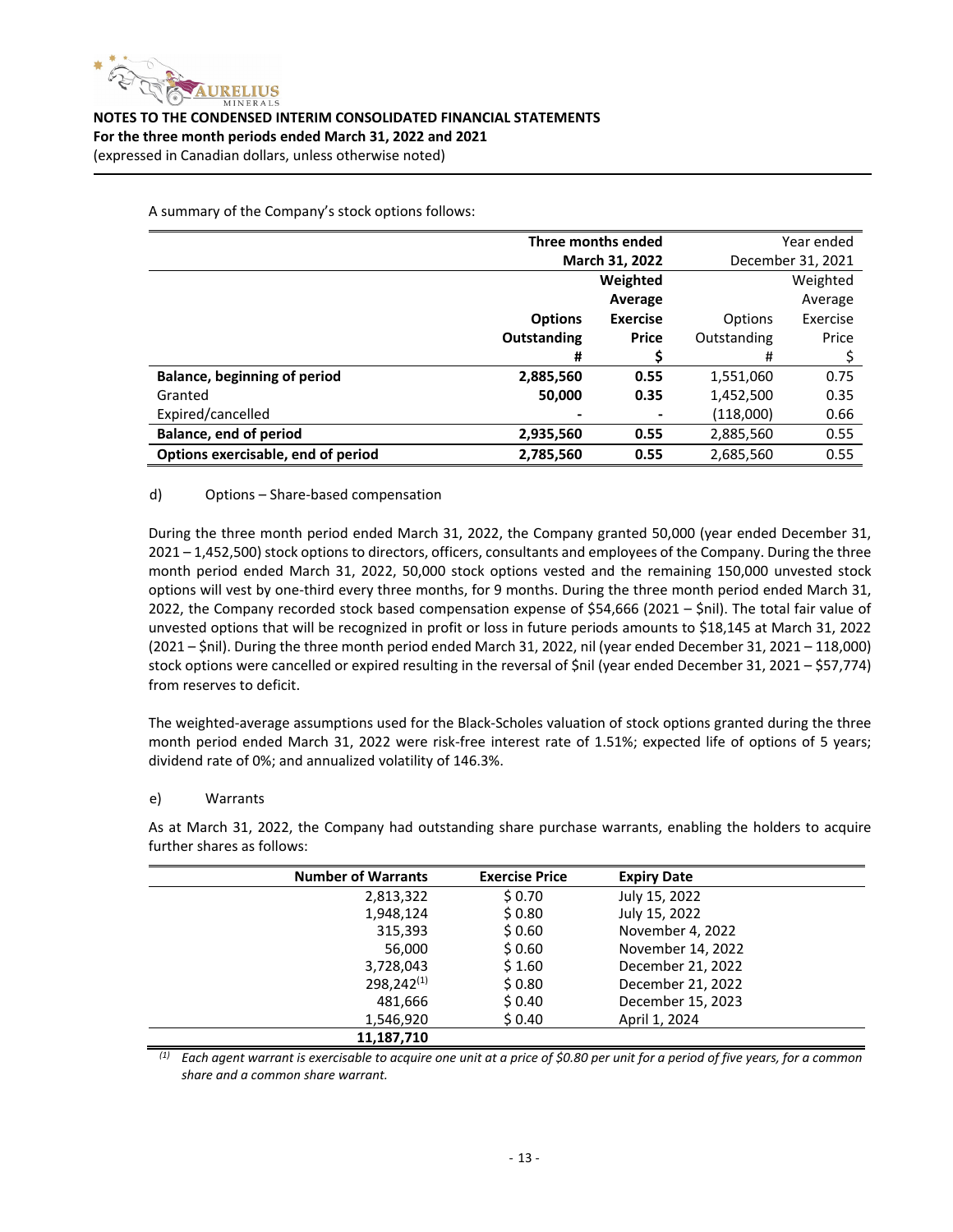

Share purchase warrant transactions were as follows:

|                                     | Three month period ended |                 | Year ended        |          |
|-------------------------------------|--------------------------|-----------------|-------------------|----------|
|                                     | March 31, 2022           |                 | December 31, 2021 |          |
|                                     | Weighted                 |                 | Weighted          |          |
|                                     |                          | Average         |                   | Average  |
|                                     | <b>Warrants</b>          | <b>Exercise</b> | Warrants          | Exercise |
|                                     | Outstanding              | <b>Price</b>    | Outstanding       | Price    |
|                                     | #                        |                 | #                 |          |
| <b>Balance, beginning of period</b> | 9,640,790                | 1.03            | 9,636,631         | 1.06     |
| Granted                             | 1,546,920                | 0.40            | 853,059           | 0.49     |
| Exercised                           | ۰                        |                 | (100)             | 0.60     |
| Expired                             |                          |                 | (848,800)         | 0.60     |
| Balance, end of period              | 11,187,710               | 0.98            | 9,640,790         | 1.03     |

#### **14. SUPPLEMENTAL DISCLOSURE WITH RESPECT TO CASH FLOWS**

Significant non-cash transactions during the three month period ended March 31, 2022 include:

- a) Recognition of a flow-through premium liability of \$46,815 and corresponding recognition into income pursuant to incurring eligible flow‐through expenditures.
- b) Issuing 423,090 common shares with a fair value of \$122,696, reducing the Obligation upon acquisition of Aureus Gold.

Significant non-cash transactions during the three month period ended March 31, 2021 include:

a) Transferring reserves of \$72,473 to share capital relating to expired warrants.

#### **15. SEGMENTED INFORMATION**

The Company operates in one reportable operating segment, being the acquisition, exploration, and evaluation of mineral properties in Canada.

#### **16. FINANCIAL INSTRUMENTS AND RISK MANAGEMENT**

Financial instruments measured at fair value are classified into one of three levels in the fair value hierarchy according to the relative reliability of the inputs used to estimate the fair values. Fair value is the price that would be received to sell an asset or paid to transfer a liability in an orderly transaction between market participants at the measurement date. The fair value hierarchy establishes three levels to classify the inputs to valuation techniques used to measure fair value. Level 1 inputs are quoted prices (unadjusted) in active markets for identical assets or liabilities. Level 2 inputs are quoted prices in markets that are not active, quoted prices for similar assets or liabilities in active markets, inputs other than quoted prices that are observable for the asset or liability (for example, interest rate and yield curves observable at commonly quoted intervals, forward pricing curves used to value currency and commodity contracts and volatility measurements used to value option contracts), or inputs that are derived principally from or corroborated by observable market data or other means. Level 3 inputs are unobservable (supported by little or no market activity). The fair value hierarchy gives the highest priority to Level 1 inputs and the lowest priority to Level 3 inputs.

The Company's financial instruments consist of cash and cash equivalents, receivables, deposits, accounts payable and accrued liabilities, lease liability and acquisition obligation. Cash and cash equivalents is measured at fair value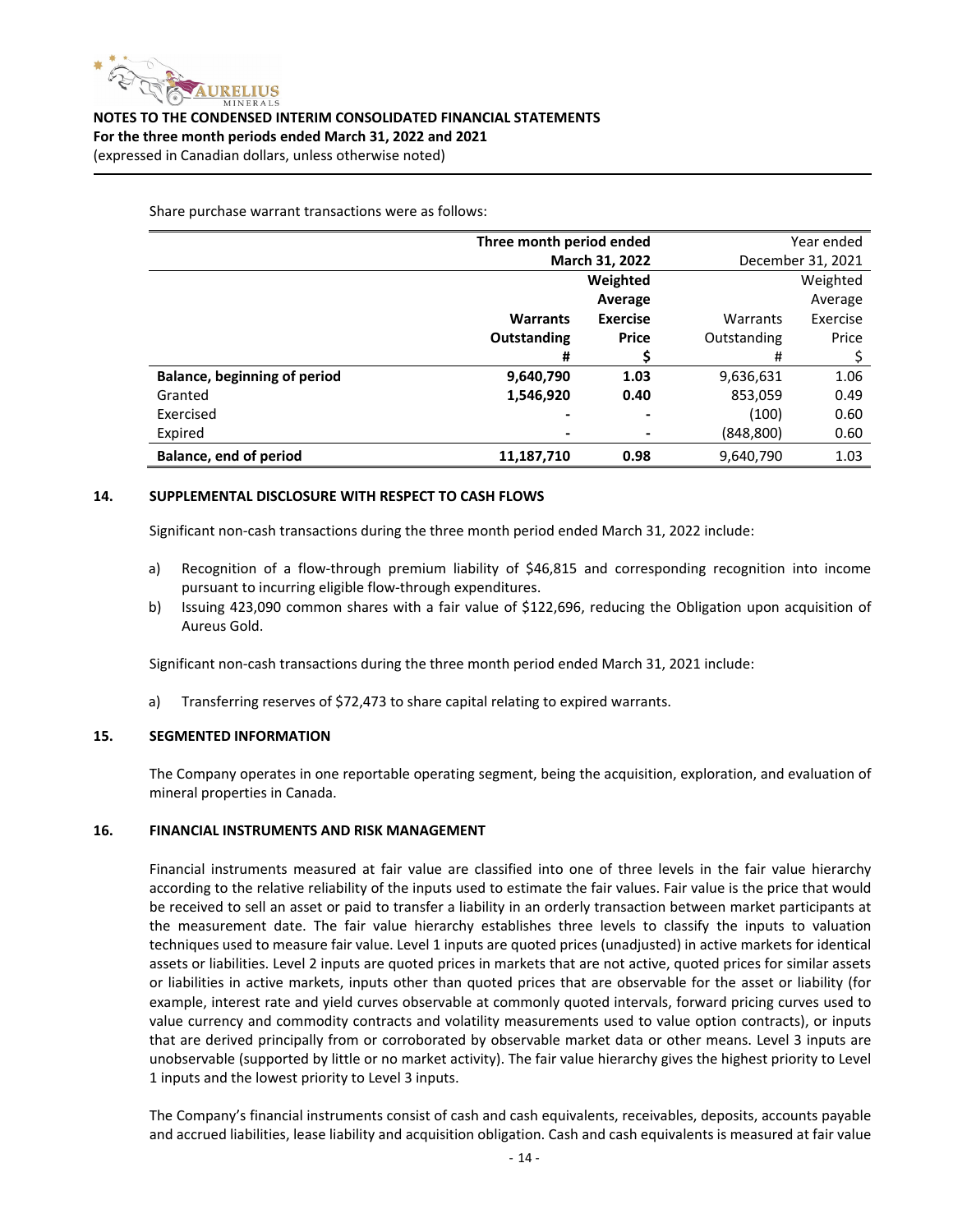

> based on Level 1 of the fair value hierarchy. The fair values of receivables, deposits, accounts payable and accrued liabilities approximate their book carrying values because of the short-term nature of these instruments. The carrying value of the lease liability approximates its fair value as it bears interest that approximates market rates. The contingent obligation is measured based on Level 3 inputs and changes in its fair value are recorded in profit or loss.

> The Company is exposed to a variety of financial risks by virtue of its activities, including credit risk, interest rate risk and liquidity risk. The overall risk management program focuses on the unpredictability of financial markets and seeks to minimize potential adverse effects on financial performance. Risk management is carried out by management under the direction and guidance of the Board of Directors. Management is responsible for establishing controls and procedures to ensure that financial risks are mitigated to acceptable levels.

> *Credit risk* ‐ Credit risk is the risk of a financial loss to the Company if a counter‐party to a financial instrument fails to meet its contractual obligation. The Company's receivables consist primarily of tax receivables due from federal and provincial government agencies. The Company has no customers or trade receivables at March 31, 2022. The Company does not have a significant concentration of credit risk with any single counter‐party. The Company's cash and cash equivalents is invested in short-term interest bearing accounts at major Canadian chartered banks. Because of these circumstances, the Company does not believe it has a material exposure to credit risk.

> *Interest rate risk* ‐ Interest rate risk is the risk that the fair value or future cash flows of a financial instrument will fluctuate because of changes in market interest rates. Financial assets and liabilities with variable interest rates expose the Company to cash flow interest rate risk. The Company is not exposed to significant interest rate risk.

> *Liquidity risk* ‐ Liquidity risk isthe risk that the Company will not be able to meet its obligations as they become due. The Company's ability to continue as a going concern is dependent on management's ability to raise required funding through future equity issuances, asset sales or a combination thereof. The Company is exposed to liquidity risk.

> The Company manages its liquidity risk by forecasting cash flows from operations and anticipating any investing and financing activities. As at March 31, 2022, the Company had cash and cash equivalents totalling \$1,258,515 (December 31, 2021 – \$1,329,426) to settle current liabilities of \$902,682 (December 31, 2021 – \$1,377,388). Subsequent to March 31, 2022, the Company completed the final two tranches of a private place financing for gross proceeds of \$585,038 (Note 18). Management and the Board of Directors are actively involved in the review, planning and approval of significant expenditures and commitments.

> As at March 31, 2022, the Company's accounts payable and accrued liabilities have contractual maturities of less than 60 days and are subject to normal trade terms.

> *Price risk* ‐ The Company is exposed to price risk with respect to commodity and equity prices. Equity price risk is defined as the potential adverse impact on the Company's earnings due to movements in individual equity prices or general movements in the level of the stock market. Commodity price risk is defined as the potential adverse impact on earnings and economic value due to commodity price movements and volatilities. The Company closely monitors commodity prices, individual equity movements, and the stock market to determine the appropriate course of action to be taken by the Company.

#### **17. CAPITAL MANAGEMENT**

The Company manages its capital structure and makes adjustments to it, based on the funds available to the Company, in order to support the acquisition, exploration and development of mineral properties. The Board of Directors does not establish quantitative return on capital criteria for management, but rather relies on the